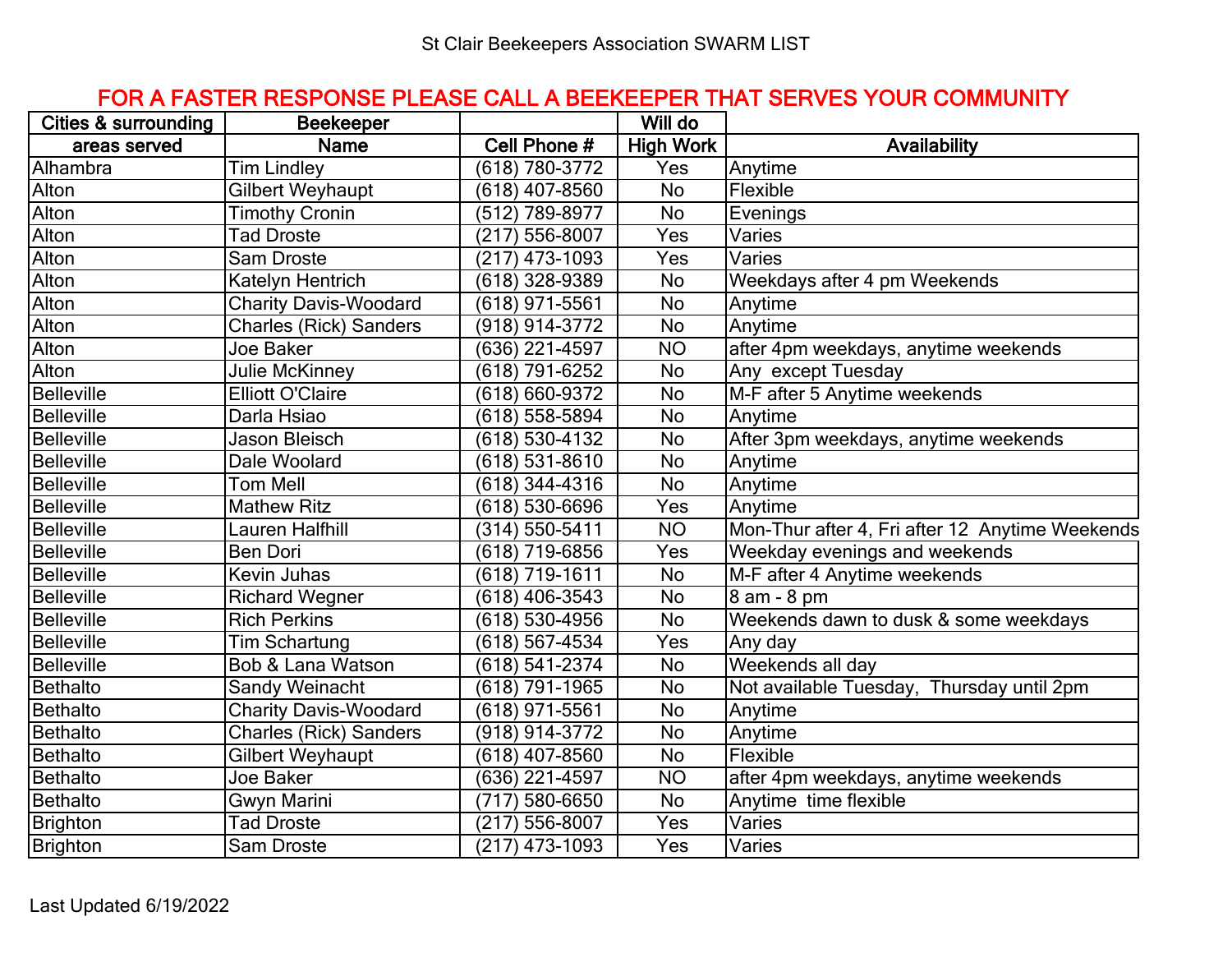| Brighton           | Gwyn Marini                   | (717) 580-6650     | <b>No</b>         | Anytime time flexible                           |
|--------------------|-------------------------------|--------------------|-------------------|-------------------------------------------------|
| <b>Bunker Hill</b> | <b>Charity Davis-Woodard</b>  | (618) 971-5561     | <b>No</b>         | Anytime                                         |
| <b>Bunker Hill</b> | <b>Charles (Rick) Sanders</b> | (918) 914-3772     | <b>No</b>         | Anytime                                         |
| <b>Bunker Hill</b> | Gwyn Marini                   | (717) 580-6650     | No                | Anytime time flexible                           |
| Cahokia            | <b>Frank Dorris</b>           | (618) 791-0746     | <b>No</b>         | Flexible                                        |
| Cahokia Heights    | Darla Hsiao                   | (618) 558-5894     | No                | Anytime                                         |
| Cahokia Heights    | Lauren Halfhill               | (314) 550-5411     | <b>NO</b>         | Mon-Thur after 4, Fri after 12 Anytime Weekends |
| Cahokia Heights    | Eduardo Aguayo                | (314) 814-0973     | <b>No</b>         | everyday 7:00 am - 7:00 pm                      |
| Cahokia Heights    | Kevin Juhas                   | (618) 719-1611     | <b>No</b>         | M-F after 4 Anytime weekends                    |
| Carrolton          | <b>Tad Droste</b>             | (217) 556-8007     | Yes               | Varies                                          |
| Carrolton          | Sam Droste                    | (217) 473-1093     | Yes               | Varies                                          |
| Caseyville         | <b>Issac Faibisoff</b>        | (618) 799-0861     | Yes               | Variable                                        |
| Caseyville         | Dale Woolard                  | $(618) 531 - 8610$ | No                | Anytime                                         |
| Caseyville         | Marc Mayhew                   | (618) 604-5448     | $\overline{Y}$ es | Flexible                                        |
| Caseyville         | Jason Bleisch                 | (618) 530-4132     | <b>No</b>         | After 3pm weekdays, anytime weekends            |
| Caseyville         | David Tucker                  | (618) 612-9141     | Yes               | Anytime                                         |
| Caseyville         | <b>Wesley Dix</b>             | (618) 670-5016     | <b>No</b>         | Anytime except Sunday mornings                  |
| Caseyville         | <b>Charlie Wright</b>         | (618) 363-1584     | Yes               | Anytime                                         |
| Caseyville         | <b>Richard Wegner</b>         | (618) 406-3543     | <b>No</b>         | 8 am - 8 pm                                     |
| Caseyville         | <b>Frank Dorris</b>           | (618) 791-0746     | No                | Flexible                                        |
| Coffeen            | <b>Tim Lindley</b>            | (618) 780-3772     | Yes               | Anytime                                         |
| Collinsville       | <b>Bob Smejkal</b>            | (618) 593-7998     | No                | Anytime                                         |
| Collinsville       | <b>Tom Mell</b>               | (618) 344-4316     | <b>No</b>         | Anytime                                         |
| Collinsville       | Marc Mayhew                   | (618) 604-5448     | Yes               | Flexible                                        |
| Collinsville       | <b>Wesley Dix</b>             | (618) 670-5016     | No                | Anytime except Sunday mornings                  |
| Collinsville       | Jim Blaha                     | (581) 507-3809     | <b>NO</b>         | Anytime                                         |
| Collinsville       | <b>Elliott O'Claire</b>       | (618) 660-9372     | <b>No</b>         | M-F after 5 Anytime weekends                    |
| Collinsville       | Dale Woolard                  | (618) 531-8610     | <b>No</b>         | Anytime                                         |
| Collinsville       | Dan Glasscock                 | (314) 422-5680     | <b>No</b>         | Weekday evenings                                |
| Collinsville       | Sandy Weinacht                | (618) 791-1965     | <b>No</b>         | Not available Tuesday, Thursday until 2pm       |
| Collinsville       | Jason Bleisch                 | (618) 530-4132     | <b>No</b>         | After 3pm weekdays, anytime weekends            |
| Collinsville       | <b>Mathew Ritz</b>            | (618) 530-6696     | Yes               | Anytime                                         |
| Collinsville       | David Paeth                   | (618) 920-0018     | No                | Anytime                                         |
| Collinsville       | David Tucker                  | (618) 612-9141     | Yes               | Anytime                                         |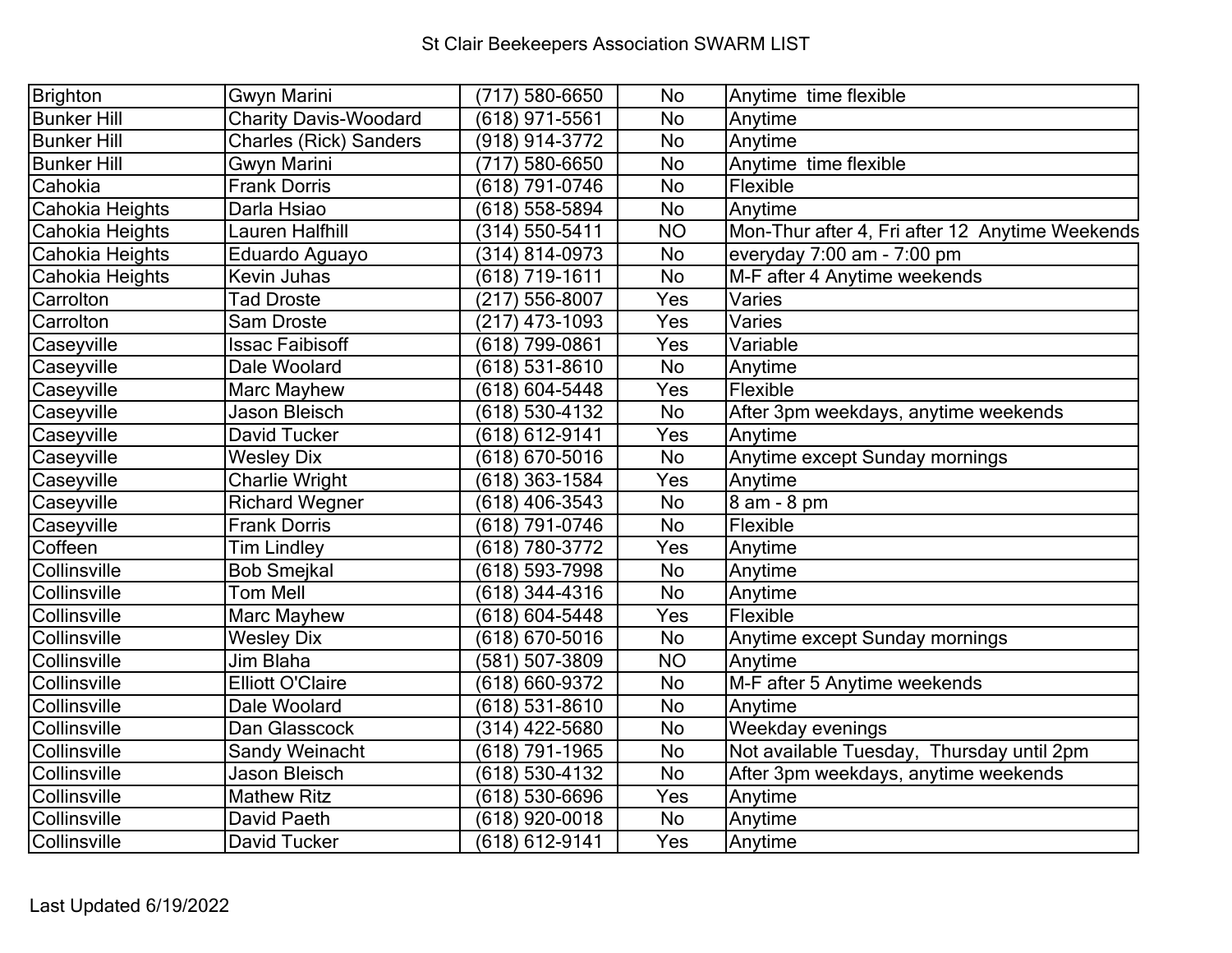| Collinsville            | Wayne & Marilyn Worthen       | (618) 931-3391 | <b>No</b> | Anytime                                         |
|-------------------------|-------------------------------|----------------|-----------|-------------------------------------------------|
| Collinsville            | Eduardo Aguayo                | (314) 814-0973 | <b>No</b> | everyday 7:00 am - 7:00 pm                      |
| Collinsville            | <b>Charlie Wright</b>         | (618) 363-1584 | Yes       | Anytime                                         |
| Collinsville            | Bob & Lana Watson             | (618) 541-2374 | <b>No</b> | Weekends all day                                |
| Collinsville            | <b>Frank Dorris</b>           | (618) 791-0746 | <b>No</b> | Flexible                                        |
| Collinsville            | <b>Ashley Suiter</b>          | (734) 231-0726 | No        | Weekday after 3:30 and all day weekends         |
| Collinsville            | <b>Issac Faibisoff</b>        | (618) 799-0861 | Yes       | Variable                                        |
| Collinsville            | Julie McKinney                | (618) 791-6252 | <b>No</b> | Any except Tuesday                              |
| Collinsville            | Gwyn Marini                   | (717) 580-6650 | <b>No</b> | Anytime time flexible                           |
| Columbia                | Darla Hsiao                   | (618) 558-5894 | <b>No</b> | Anytime                                         |
| Columbia                | David Tucker                  | (618) 612-9141 | Yes       | Anytime                                         |
| Columbia                | Eduardo Aguayo                | (314) 814-0973 | <b>No</b> | everyday 7:00 am - 7:00 pm                      |
| Columbia                | <b>Ben Dori</b>               | (618) 719-6856 | Yes       | Weekday evenings and weekends                   |
| <b>Cottage Hills</b>    | Joe Baker                     | (636) 221-4597 | <b>NO</b> | after 4pm weekdays, anytime weekends            |
| Dorsey                  | Charity Davis-Woodard         | (618) 971-5561 | <b>No</b> | Anytime                                         |
| Dow                     | Katelyn Hentrich              | (618) 328-9389 | <b>No</b> | Weekdays after 4 pm Weekends                    |
| Dupo                    | Darla Hsiao                   | (618) 558-5894 | <b>No</b> | Anytime                                         |
| Dupo                    | David Tucker                  | (618) 612-9141 | Yes       | Anytime                                         |
| Dupo                    | Kevin Juhas                   | (618) 719-1611 | <b>No</b> | M-F after 4 Anytime weekends                    |
| Dupo                    | <b>Frank Dorris</b>           | (618) 791-0746 | <b>No</b> | Flexible                                        |
| <b>East Alton</b>       | <b>Charity Davis-Woodard</b>  | (618) 971-5561 | <b>No</b> | Anytime                                         |
| <b>East Alton</b>       | <b>Charlie Wright</b>         | (618) 363-1584 | Yes       | Anytime                                         |
| <b>East Alton</b>       | Ann Rogers                    | (618) 410-7038 | <b>No</b> | Shift worker, anytime, leave message            |
| <b>East Alton</b>       | Gwyn Marini                   | (717) 580-6650 | <b>No</b> | Anytime time flexible                           |
| <b>East Saint Louis</b> | <b>Richard Wegner</b>         | (618) 406-3543 | No        | 8 am - 8 pm                                     |
| Edwardsville            | Lauren Halfhill               | (314) 550-5411 | <b>NO</b> | Mon-Thur after 4, Fri after 12 Anytime Weekends |
| Edwardsville            | <b>Katie Piper</b>            | (618) 204-4999 | <b>No</b> | M-F after 4:30 Anytime weekends                 |
| Edwardsville            | <b>Charles (Rick) Sanders</b> | (918) 914-3772 | <b>No</b> | Anytime                                         |
| Edwardsville            | Dale Woolard                  | (618) 531-8610 | <b>No</b> | Anytime                                         |
| Edwardsville            | Dan Glasscock                 | (314) 422-5680 | <b>No</b> | Weekday evenings                                |
| Edwardsville            | Sandy Weinacht                | (618) 791-1965 | <b>No</b> | Not available Tuesday, Thursday until 2pm       |
| Edwardsville            | <b>Mathew Ritz</b>            | (618) 530-6696 | Yes       | Anytime                                         |
| Edwardsville            | David Tucker                  | (618) 612-9141 | Yes       | Anytime                                         |
| Edwardsville            | Wayne & Marilyn Worthen       | (618) 931-3391 | <b>No</b> | Anytime                                         |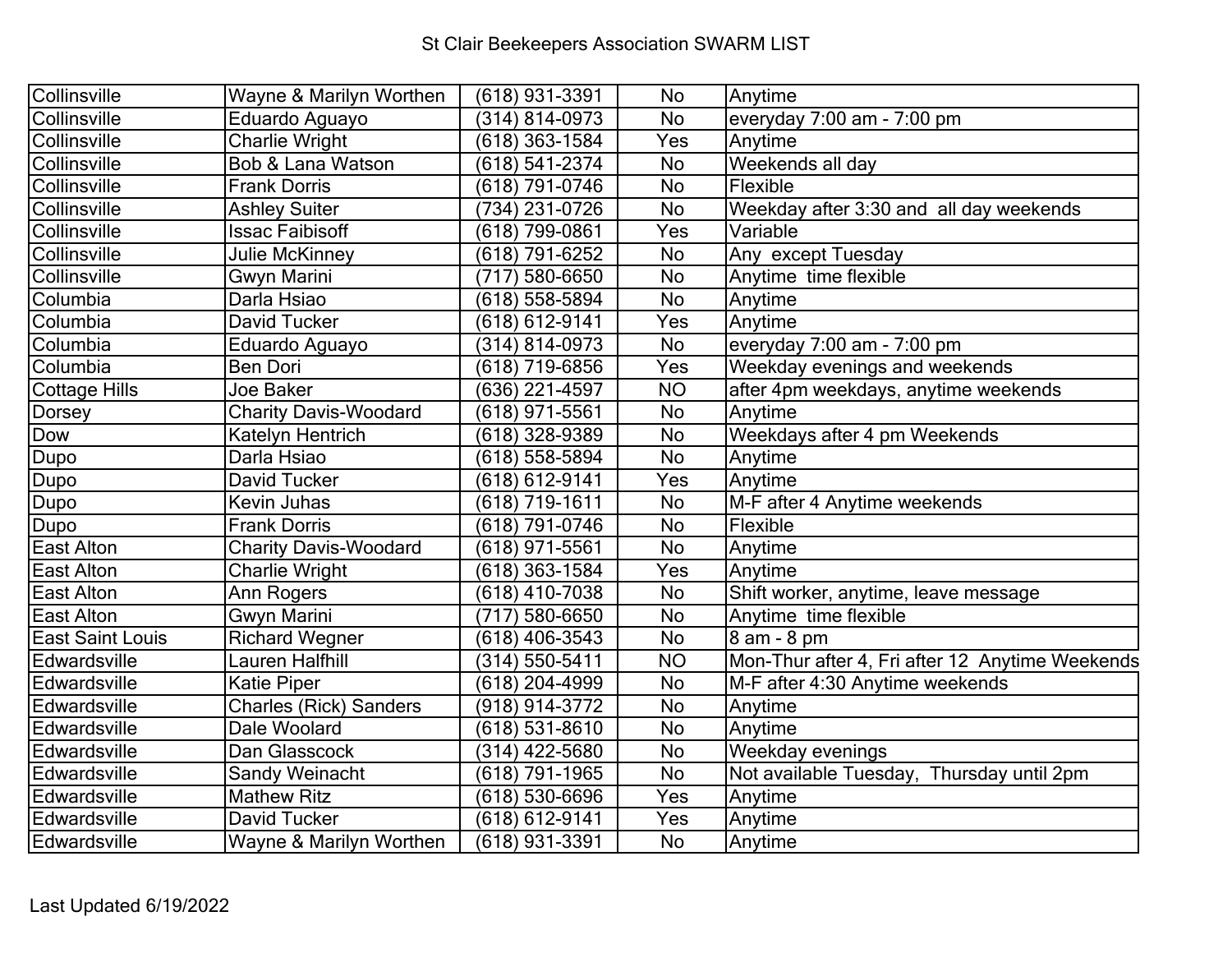| Edwardsville            | Eduardo Aguayo               | (314) 814-0973 | <b>No</b> | everyday 7:00 am - 7:00 pm                      |
|-------------------------|------------------------------|----------------|-----------|-------------------------------------------------|
| Edwardsville            | <b>Wesley Dix</b>            | (618) 670-5016 | <b>No</b> | Anytime except Sunday mornings                  |
| Edwardsville            | <b>Charity Davis-Woodard</b> | (618) 971-5561 | <b>No</b> | Anytime                                         |
| Edwardsville            | <b>Charlie Wright</b>        | (618) 363-1584 | Yes       | Anytime                                         |
| Edwardsville            | Jim Blaha                    | (581) 507-3809 | <b>NO</b> | Anytime                                         |
| Edwardsville            | Ann Rogers                   | (618) 410-7038 | <b>No</b> | Shift worker, anytime, leave message            |
| <b>Edwardsville</b>     | <b>Frank Dorris</b>          | (618) 791-0746 | <b>No</b> | Flexible                                        |
| Edwardsville            | <b>Ashley Suiter</b>         | (734) 231-0726 | <b>No</b> | Weekday after 3:30 and all day weekends         |
| Edwardsville            | Julie McKinney               | (618) 791-6252 | <b>No</b> | Any except Tuesday                              |
| Edwardsville            | Gwyn Marini                  | (717) 580-6650 | <b>No</b> | Anytime time flexible                           |
| Fairmount               | <b>Frank Dorris</b>          | (618) 791-0746 | <b>No</b> | Flexible                                        |
| <b>Fairview Heights</b> | Dale Woolard                 | (618) 531-8610 | <b>No</b> | Anytime                                         |
| <b>Fairview Heights</b> | <b>Mathew Ritz</b>           | (618) 530-6696 | Yes       | Anytime                                         |
| <b>Fairview Heights</b> | Jason Bleisch                | (618) 530-4132 | <b>No</b> | After 3pm weekdays, anytime weekends            |
| <b>Fairview Heights</b> | <b>Wesley Dix</b>            | (618) 670-5016 | <b>No</b> | Anytime except Sunday mornings                  |
| <b>Fairview Heights</b> | Kevin Juhas                  | (618) 719-1611 | <b>No</b> | M-F after 4 Anytime weekends                    |
| Fairview Heights        | <b>Richard Wegner</b>        | (618) 406-3543 | <b>No</b> | 8 am - 8 pm                                     |
| <b>Fairview Heights</b> | <b>Tim Schartung</b>         | (618) 567-4534 | Yes       | Any day                                         |
| <b>Fairview Heights</b> | <b>Bob &amp; Lana Watson</b> | (618) 541-2374 | <b>No</b> | Weekends all day                                |
| <b>Fairview Heights</b> | <b>Frank Dorris</b>          | (618) 791-0746 | <b>No</b> | Flexible                                        |
| <b>Fairview Heights</b> | <b>Issac Faibisoff</b>       | (618) 799-0861 | Yes       | Variable                                        |
| Fayetteville            | Tim Schartung                | (618) 567-4534 | Yes       | Any day                                         |
| Fosterburg              | Gwyn Marini                  | (717) 580-6650 | <b>No</b> | Anytime time flexible                           |
| Freeburg                | <b>Rich Perkins</b>          | (618) 530-4956 | <b>No</b> | Weekends dawn to dusk & some weekdays           |
| Freeburg                | Darla Hsiao                  | (618) 558-5894 | <b>No</b> | Anytime                                         |
| Freeburg                | Jason Bleisch                | (618) 530-4132 | <b>No</b> | After 3pm weekdays, anytime weekends            |
| Freeburg                | Pat & Sean Walsh             | (618) 473-2028 | <b>No</b> | Weekday after 3:00 and all day weekends         |
| Freeburg                | Lauren Halfhill              | (314) 550-5411 | <b>NO</b> | Mon-Thur after 4, Fri after 12 Anytime Weekends |
| Freeburg                | Kevin Juhas                  | (618) 719-1611 | <b>No</b> | M-F after 4 Anytime weekends                    |
| Freeburg                | <b>Richard Wegner</b>        | (618) 406-3543 | <b>No</b> | 8 am - 8 pm                                     |
| Freeburg                | <b>Tim Schartung</b>         | (618) 567-4534 | Yes       | Any day                                         |
| <b>Glen Carbon</b>      | Dale Woolard                 | (618) 531-8610 | <b>No</b> | Anytime                                         |
| <b>Glen Carbon</b>      | Dan Glasscock                | (314) 422-5680 | No        | Weekday evenings                                |
| <b>Glen Carbon</b>      | Sandy Weinacht               | (618) 791-1965 | <b>No</b> | Not available Tuesday, Thursday until 2pm       |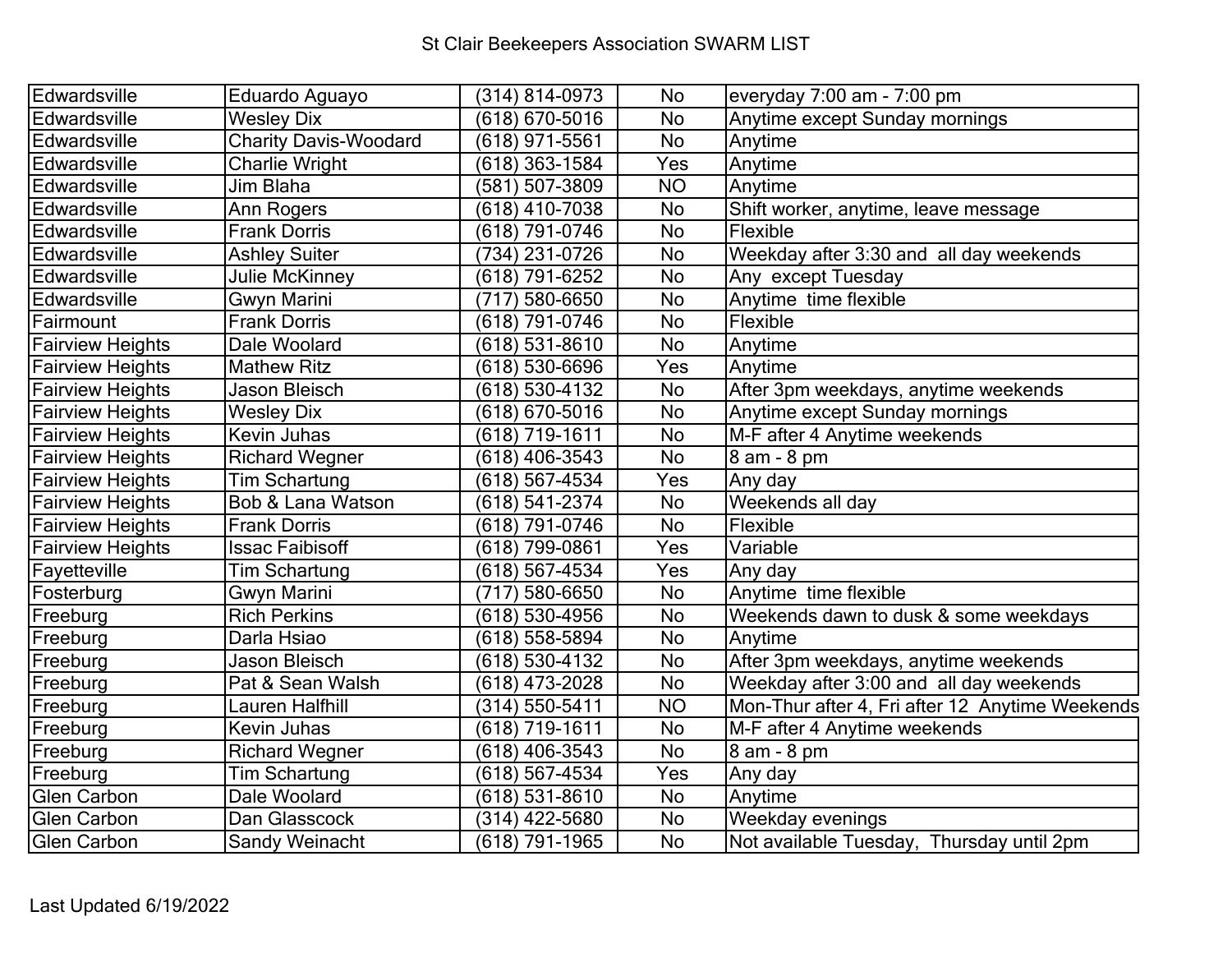| Glen Carbon         | Sean Daenzer                  | (701) 640-5633 | <b>No</b>      | Evenings and weekends                           |
|---------------------|-------------------------------|----------------|----------------|-------------------------------------------------|
| <b>Glen Carbon</b>  | <b>Charlie Wright</b>         | (618) 363-1584 | Yes            | Anytime                                         |
| <b>Glen Carbon</b>  | Gwyn Marini                   | (717) 580-6650 | <b>No</b>      | Anytime time flexible                           |
| <b>Glen Carbon</b>  | John Bing                     | (618) 288-6681 | No             | Days                                            |
| <b>Glen Carbon</b>  | <b>David Tucker</b>           | (618) 612-9141 | Yes            | Anytime                                         |
| <b>Glen Carbon</b>  | Wayne & Marilyn Worthen       | (618) 931-3391 | <b>No</b>      | Anytime                                         |
| <b>Glen Carbon</b>  | <b>Wesley Dix</b>             | (618) 670-5016 | <b>No</b>      | Anytime except Sunday mornings                  |
| <b>Glen Carbon</b>  | <b>Charles (Rick) Sanders</b> | (918) 914-3772 | $\overline{N}$ | Anytime                                         |
| <b>Glen Carbon</b>  | <b>Ann Rogers</b>             | (618) 410-7038 | <b>No</b>      | Shift worker, anytime, leave message            |
| <b>Glen Carbon</b>  | <b>Ashley Suiter</b>          | (734) 231-0726 | No             | Weekday after 3:30 and all day weekends         |
| Godfrey             | <b>Tad Droste</b>             | (217) 556-8007 | Yes            | Varies                                          |
| Godfrey             | Sam Droste                    | (217) 473-1093 | Yes            | Varies                                          |
| Grafton             | Jonathan Maupin               | (618) 946-0773 | Yes            | Evenings                                        |
| <b>Granite City</b> | <b>Frank Dorris</b>           | (618) 791-0746 | <b>No</b>      | Flexible                                        |
| <b>Granite City</b> | <b>Julie McKinney</b>         | (618) 791-6252 | <b>No</b>      | Any except Tuesday                              |
| <b>Granite City</b> | Dan Glasscock                 | (314) 422-5680 | No             | Weekday evenings                                |
| <b>Granite City</b> | Sandy Weinacht                | (618) 791-1965 | <b>No</b>      | Not available Tuesday, Thursday until 2pm       |
| <b>Granite City</b> | Lauren Halfhill               | (314) 550-5411 | <b>NO</b>      | Mon-Thur after 4, Fri after 12 Anytime Weekends |
| <b>Granite City</b> | Eduardo Aguayo                | (314) 814-0973 | <b>No</b>      | everyday 7:00 am - 7:00 pm                      |
| <b>Granite City</b> | <b>Charles (Rick) Sanders</b> | (918) 914-3772 | <b>No</b>      | Anytime                                         |
| Greenfield          | <b>Tad Droste</b>             | (217) 556-8007 | Yes            | Varies                                          |
| Greenfield          | Sam Droste                    | (217) 473-1093 | Yes            | Varies                                          |
| Greenville          | <b>Tim Lindley</b>            | (618) 780-3772 | Yes            | Anytime                                         |
| Hamel               | Sandy Weinacht                | (618) 791-1965 | <b>No</b>      | Not available Tuesday, Thursday until 2pm       |
| Hamel               | <b>Charlie Wright</b>         | (618) 363-1584 | Yes            | Anytime                                         |
| Hamel               | <b>Charles (Rick) Sanders</b> | (918) 914-3772 | No             | Anytime                                         |
| Hamel               | Michael Lovsey                | (618) 781-3441 | <b>NO</b>      | 8-1:30 M-F Anytime Weekends                     |
| Hamel               | Ann Rogers                    | (618) 410-7038 | <b>No</b>      | Shift worker, anytime, leave message            |
| Hamel               | Gwyn Marini                   | (717) 580-6650 | <b>No</b>      | Anytime time flexible                           |
| Hecker              | Pat & Sean Walsh              | (618) 473-2028 | <b>No</b>      | Weekday after 3:00 and all day weekends         |
| Highland            | <b>Charles (Rick) Sanders</b> | (918) 914-3772 | <b>No</b>      | Anytime                                         |
| Highland            | <b>Tim Lindley</b>            | (618) 780-3772 | Yes            | Anytime                                         |
| Highland            | Ann Rogers                    | (618) 410-7038 | No             | Shift worker, anytime, leave message            |
| <b>Hillsboro</b>    | <b>Tim Lindley</b>            | (618) 780-3772 | Yes            | Anytime                                         |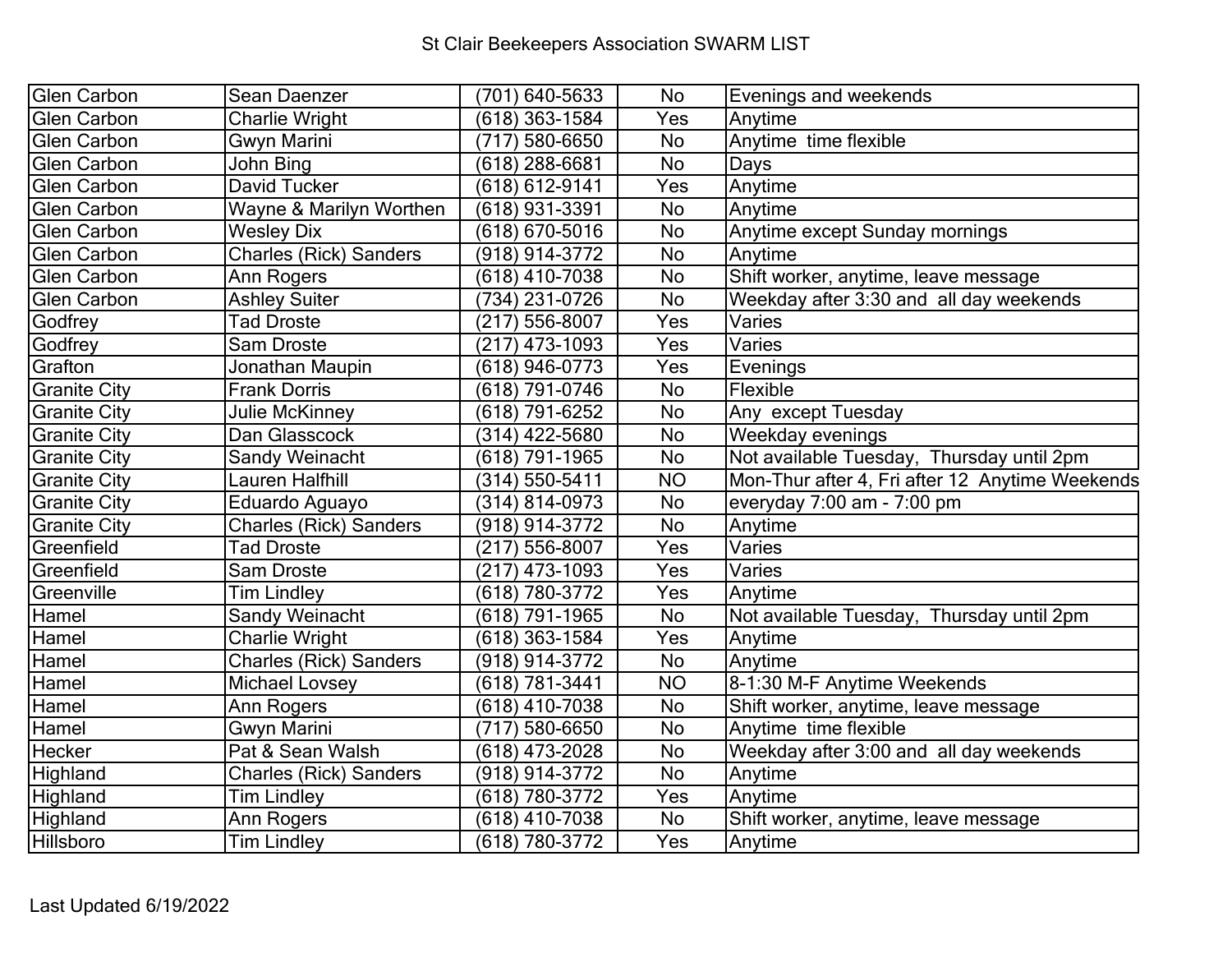| <b>Hollywood Heights</b> | <b>Wesley Dix</b>             | (618) 670-5016 | <b>No</b> | Anytime except Sunday mornings            |
|--------------------------|-------------------------------|----------------|-----------|-------------------------------------------|
| Imperial MO              | <b>James Wilson</b>           | (618) 781-8844 | Yes       | Anytime                                   |
| Jamestown                | <b>Tim Lindley</b>            | (618) 780-3772 | Yes       | Anytime                                   |
| Jerseyville              | Katelyn Hentrich              | (618) 328-9389 | <b>No</b> | Weekdays after 4 pm Weekends              |
| Jerysville               | <b>Tad Droste</b>             | (217) 556-8007 | Yes       | Varies                                    |
| Jerysville               | Sam Droste                    | (217) 473-1093 | Yes       | Varies                                    |
| Kampsville               | <b>Tad Droste</b>             | (217) 556-8007 | Yes       | Varies                                    |
| Kampsville               | Sam Droste                    | (217) 473-1093 | Yes       | Varies                                    |
| Kane                     | <b>Tad Droste</b>             | (217) 556-8007 | Yes       | Varies                                    |
| Kane                     | Sam Droste                    | (217) 473-1093 | Yes       | Varies                                    |
| Keyesport                | <b>Tim Lindley</b>            | (618) 780-3772 | Yes       | Anytime                                   |
| _ebanon                  | Dale Woolard                  | (618) 531-8610 | <b>No</b> | Anytime                                   |
| _ebanon                  | Darla Hsiao                   | (618) 558-5894 | No        | Anytime                                   |
| Litchfield               | Ann Rogers                    | (618) 410-7038 | <b>No</b> | Shift worker, anytime, leave message      |
| Livingston               | Michael Lovsey                | (618) 781-3441 | <b>NO</b> | 8-1:30 M-F Anytime Weekends               |
| Livingston               | Ann Rogers                    | (618) 410-7038 | No        | Shift worker, anytime, leave message      |
| Madison                  | <b>Frank Dorris</b>           | (618) 791-0746 | No        | Flexible                                  |
| Madison                  | <b>Julie McKinney</b>         | (618) 791-6252 | <b>No</b> | Any except Tuesday                        |
| Maestown                 | David Tucker                  | (618) 612-9141 | Yes       | Anytime                                   |
| <b>Marine</b>            | Sandy Weinacht                | (618) 791-1965 | <b>No</b> | Not available Tuesday, Thursday until 2pm |
| Marine                   | Ann Rogers                    | (618) 410-7038 | <b>No</b> | Shift worker, anytime, leave message      |
| Maryville                | <b>Bob Smejkal</b>            | (618) 593-7998 | <b>No</b> | Anytime                                   |
| Maryville                | <b>Tom Mell</b>               | (618) 344-4316 | <b>No</b> | Anytime                                   |
| Maryville                | Dan Glasscock                 | (314) 422-5680 | No        | Weekday evenings                          |
| Maryville                | Sandy Weinacht                | (618) 791-1965 | <b>No</b> | Not available Tuesday, Thursday until 2pm |
| Maryville                | Marc Mayhew                   | (618) 604-5448 | Yes       | Flexible                                  |
| Maryville                | <b>Wesley Dix</b>             | (618) 670-5016 | <b>No</b> | Anytime except Sunday mornings            |
| Maryville                | <b>Charles (Rick) Sanders</b> | (918) 914-3772 | No        | Anytime                                   |
| Maryville                | Jim Blaha                     | (581) 507-3809 | <b>NO</b> | Anytime                                   |
| Maryville                | <b>Frank Dorris</b>           | (618) 791-0746 | <b>No</b> | Flexible                                  |
| Maryville                | <b>Ashley Suiter</b>          | (734) 231-0726 | <b>No</b> | Weekday after 3:30 and all day weekends   |
| Maryville                | Gwyn Marini                   | (717) 580-6650 | No        | Anytime time flexible                     |
| Mascoutah                | <b>Elliott O'Claire</b>       | (618) 660-9372 | <b>No</b> | M-F after 5 Anytime weekends              |
| Mascoutah                | <b>Tom Mell</b>               | (618) 344-4316 | No        | Anytime                                   |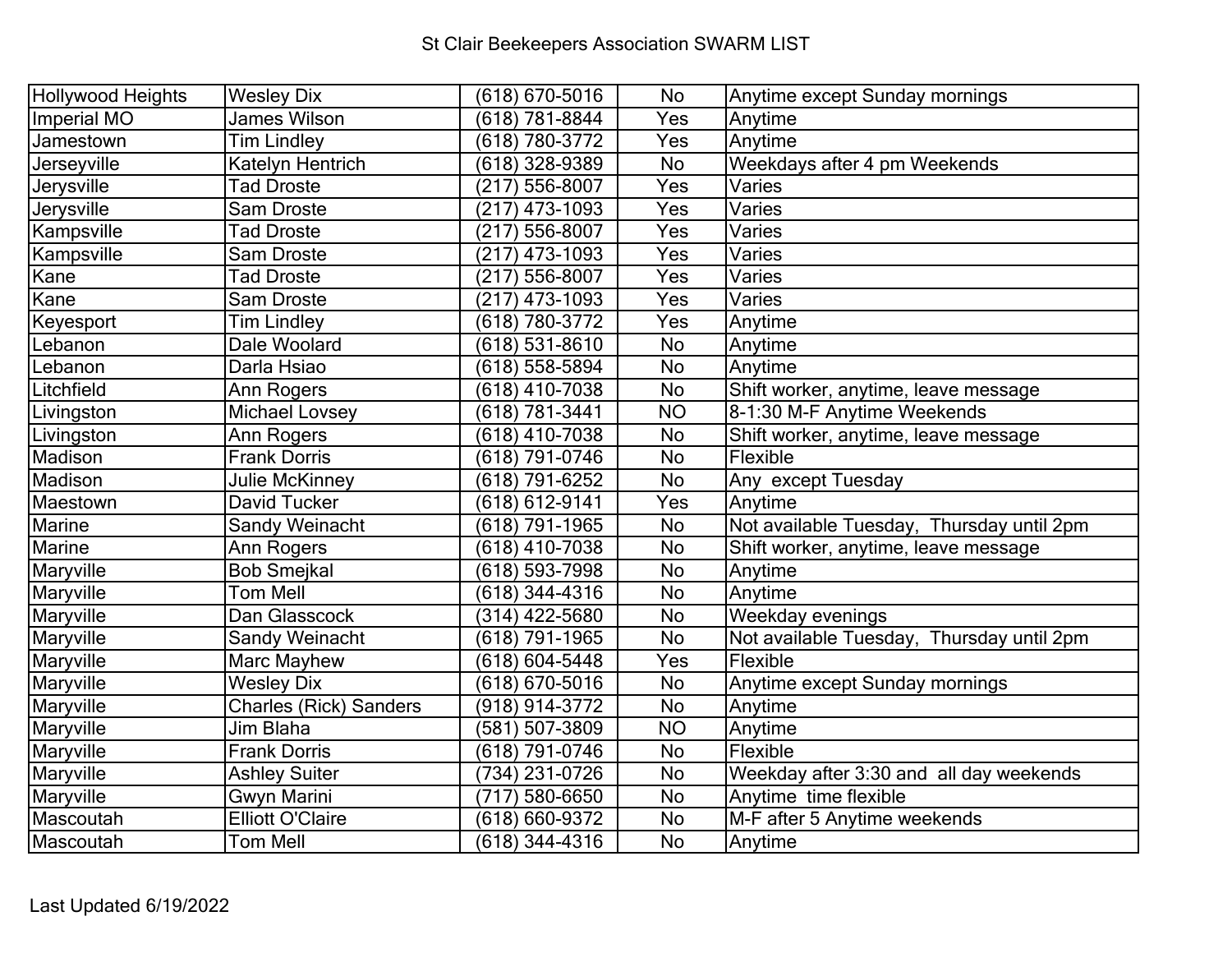| Mascoutah          | Dale Woolard             | $(618) 531 - 8610$ | <b>No</b>         | Anytime                                         |
|--------------------|--------------------------|--------------------|-------------------|-------------------------------------------------|
| Mascoutah          | <b>Tim Schartung</b>     | (618) 567-4534     | Yes               | Any day                                         |
| Mascoutah          | Darla Hsiao              | (618) 558-5894     | <b>No</b>         | Anytime                                         |
| Mascoutah          | Jason Bleisch            | (618) 530-4132     | No                | After 3pm weekdays, anytime weekends            |
| Mascoutah          | Lauren Halfhill          | (314) 550-5411     | N <sub>O</sub>    | Mon-Thur after 4, Fri after 12 Anytime Weekends |
| Mascoutah          | <b>Richard Wegner</b>    | (618) 406-3543     | <b>No</b>         | 8 am - 8 pm                                     |
| Millersburg        | <b>Tim Lindley</b>       | (618) 780-3772     | Yes               | Anytime                                         |
| Millstadt          | Pat & Sean Walsh         | (618) 473-2028     | <b>No</b>         | Weekday after 3:00 and all day weekends         |
| <b>Millstadt</b>   | <b>Ben Dori</b>          | (618) 719-6856     | Yes               | Weekday evenings and weekends                   |
| Millstadt          | Kevin Juhas              | (618) 719-1611     | <b>No</b>         | M-F after 4 Anytime weekends                    |
| Millstadt          | <b>Thomas Halfhill</b>   | (619) 606-1020     | <b>No</b>         | Anytime                                         |
| Millstadt          | <b>Richard Wegner</b>    | (618) 406-3543     | <b>No</b>         | $8$ am - $8$ pm                                 |
| Millstadt          | Darla Hsiao              | (618) 558-5894     | <b>No</b>         | Anytime                                         |
| Millstadt          | Jason Bleisch            | (618) 530-4132     | <b>No</b>         | After 3pm weekdays, anytime weekends            |
| Millstadt          | Lauren Halfhill          | (314) 550-5411     | <b>NO</b>         | Mon-Thur after 4, Fri after 12 Anytime Weekends |
| Millstadt          | David Tucker             | (618) 612-9141     | Yes               | Anytime                                         |
| Mitchell           | Wayne & Marilyn Worthen  | (618) 931-3391     | <b>No</b>         | Anytime                                         |
| <b>New Athens</b>  | Darla Hsiao              | (618) 558-5894     | <b>No</b>         | Anytime                                         |
| New Athens         | Tim Schartung            | (618) 567-4534     | $\overline{Y}$ es | Any day                                         |
| <b>New Baden</b>   | Jason Bleisch            | (618) 530-4132     | <b>No</b>         | After 3pm weekdays, anytime weekends            |
| <b>New Baden</b>   | Tim Schartung            | (618) 567-4534     | Yes               | Any day                                         |
| <b>New Delhi</b>   | <b>Tad Droste</b>        | (217) 556-8007     | Yes               | Varies                                          |
| <b>New Delhi</b>   | Sam Droste               | (217) 473-1093     | Yes               | Varies                                          |
| <b>New Douglas</b> | <b>Calvin Penrod</b>     | $(618) 616 - 4053$ | <b>No</b>         | All days 9am-4pm                                |
| <b>New Douglas</b> | <b>Ann Rogers</b>        | (618) 410-7038     | <b>No</b>         | Shift worker, anytime, leave message            |
| Oakville, MO       | David Tucker             | $(618) 612 - 9141$ | Yes               | Anytime                                         |
| O'Fallon           | <b>Bob Smejkal</b>       | (618) 593-7998     | <b>No</b>         | Anytime                                         |
| O'Fallon           | Dale Woolard             | (618) 531-8610     | No                | Anytime                                         |
| O'Fallon           | David Paeth              | $(618)$ 920-0018   | <b>No</b>         | Anytime                                         |
| O'Fallon           | Bob & Lana Watson        | $(618) 541 - 2374$ | <b>No</b>         | Weekends all day                                |
| O'Fallon           | James Harper             | $(618)$ 979-1110   | <b>No</b>         | Anytime                                         |
| O'Fallon           | Jason Bleisch            | (618) 530-4132     | <b>No</b>         | After 3pm weekdays, anytime weekends            |
| O'Fallon           | <b>Mathew Ritz</b>       | (618) 530-6696     | Yes               | Anytime                                         |
| O'Fallon           | <b>Herbert Wesselman</b> | (301) 237-9151     | <b>No</b>         | Weekday after 4, all weekends                   |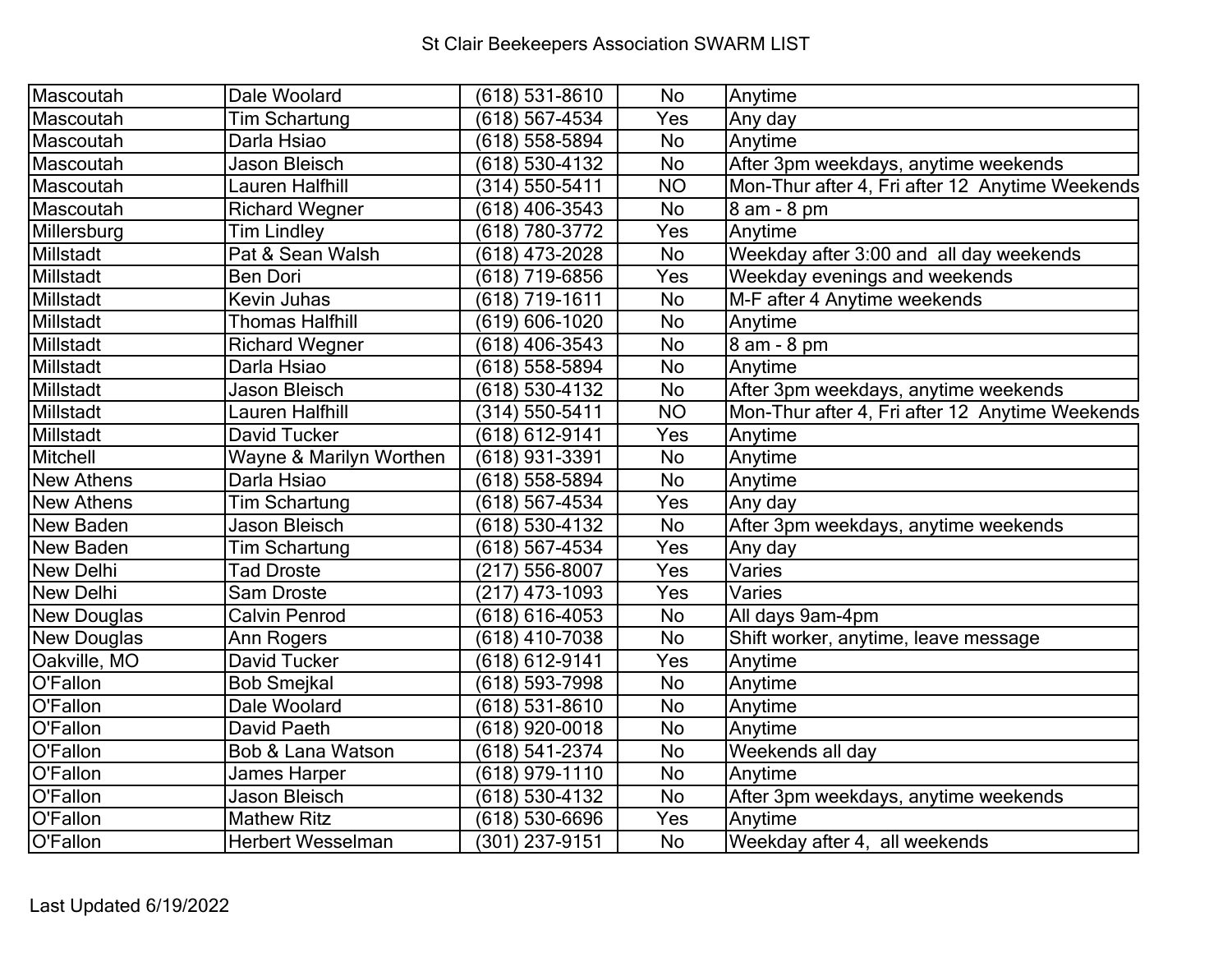| O'Fallon                   | <b>Wesley Dix</b>             | (618) 670-5016     | <b>No</b> | Anytime except Sunday mornings                  |
|----------------------------|-------------------------------|--------------------|-----------|-------------------------------------------------|
| O'Fallon                   | <b>Richard Wegner</b>         | (618) 406-3543     | <b>No</b> | 8 am - 8 pm                                     |
| O'Fallon                   | <b>Frank Dorris</b>           | (618) 791-0746     | <b>No</b> | Flexible                                        |
| O'Fallon                   | <b>Ashley Suiter</b>          | (734) 231-0726     | <b>No</b> | Weekday after 3:30 and all day weekends         |
| Otterville                 | Jonathan Maupin               | (618) 946-0773     | Yes       | Evenings                                        |
| Pierron                    | <b>Tim Lindley</b>            | (618) 780-3772     | Yes       | Anytime                                         |
| Pocahontas                 | <b>Tim Lindley</b>            | (618) 780-3772     | Yes       | Anytime                                         |
| Pontoon Beach              | Dan Glasscock                 | (314) 422-5680     | <b>No</b> | Weekday evenings                                |
| Pontoon Beach              | Wayne & Marilyn Worthen       | (618) 931-3391     | <b>No</b> | Anytime                                         |
| Pontoon Beach              | Eduardo Aguayo                | (314) 814-0973     | <b>No</b> | everyday 7:00 am - 7:00 pm                      |
| <b>Prairie Town</b>        | Sandy Weinacht                | (618) 791-1965     | <b>No</b> | Not available Tuesday, Thursday until 2pm       |
| <b>Red Bud</b>             | Lauren Halfhill               | (314) 550-5411     | <b>NO</b> | Mon-Thur after 4, Fri after 12 Anytime Weekends |
| Redbud                     | David Tucker                  | $(618) 612 - 9141$ | Yes       | Anytime                                         |
| Roxana                     | Wayne & Marilyn Worthen       | (618) 931-3391     | <b>No</b> | Anytime                                         |
| Roxana                     | <b>Charles (Rick) Sanders</b> | (918) 914-3772     | <b>No</b> | Anytime                                         |
| Roxana                     | Julie McKinney                | (618) 791-6252     | No        | Any except Tuesday                              |
| <b>Scott AFB</b>           | <b>Elliott O'Claire</b>       | (618) 660-9372     | <b>No</b> | M-F after 5 Anytime weekends                    |
| <b>ScottAir Force Base</b> | <b>Richard Wegner</b>         | (618) 406-3543     | <b>No</b> | 8 am - 8 pm                                     |
| Shiloh                     | James Harper                  | (618) 979-1110     | <b>No</b> | Anytime                                         |
| Shiloh                     | Darla Hsiao                   | (618) 558-5894     | No        | Anytime                                         |
| Shiloh                     | Jason Bleisch                 | (618) 530-4132     | <b>No</b> | After 3pm weekdays, anytime weekends            |
| Shiloh                     | <b>Mathew Ritz</b>            | (618) 530-6696     | Yes       | Anytime                                         |
| Shiloh                     | Lauren Halfhill               | (314) 550-5411     | <b>NO</b> | Mon-Thur after 4, Fri after 12 Anytime Weekends |
| Shiloh                     | David Paeth                   | (618) 920-0018     | <b>No</b> | Anytime                                         |
| Shiloh                     | Kevin Juhas                   | (618) 719-1611     | No        | M-F after 4 Anytime weekends                    |
| Shiloh                     | Bob & Lana Watson             | (618) 541-2374     | <b>No</b> | Weekends all day                                |
| Smithton                   | Darla Hsiao                   | (618) 558-5894     | <b>No</b> | Anytime                                         |
| Smithton                   | Jason Bleisch                 | (618) 530-4132     | <b>No</b> | After 3pm weekdays, anytime weekends            |
| Smithton                   | Pat & Sean Walsh              | (618) 473-2028     | <b>No</b> | Weekday after 3:00 and all day weekends         |
| Smithton                   | Kevin Juhas                   | (618) 719-1611     | <b>No</b> | M-F after 4 Anytime weekends                    |
| Smithton                   | <b>Richard Wegner</b>         | (618) 406-3543     | <b>No</b> | 8 am - 8 pm                                     |
| Sorento                    | Ann Rogers                    | (618) 410-7038     | <b>No</b> | Shift worker, anytime, leave message            |
| Sorento                    | <b>Tim Lindley</b>            | (618) 780-3772     | Yes       | Anytime                                         |
| South Roxana               | Dan Glasscock                 | (314) 422-5680     | <b>No</b> | Weekday evenings                                |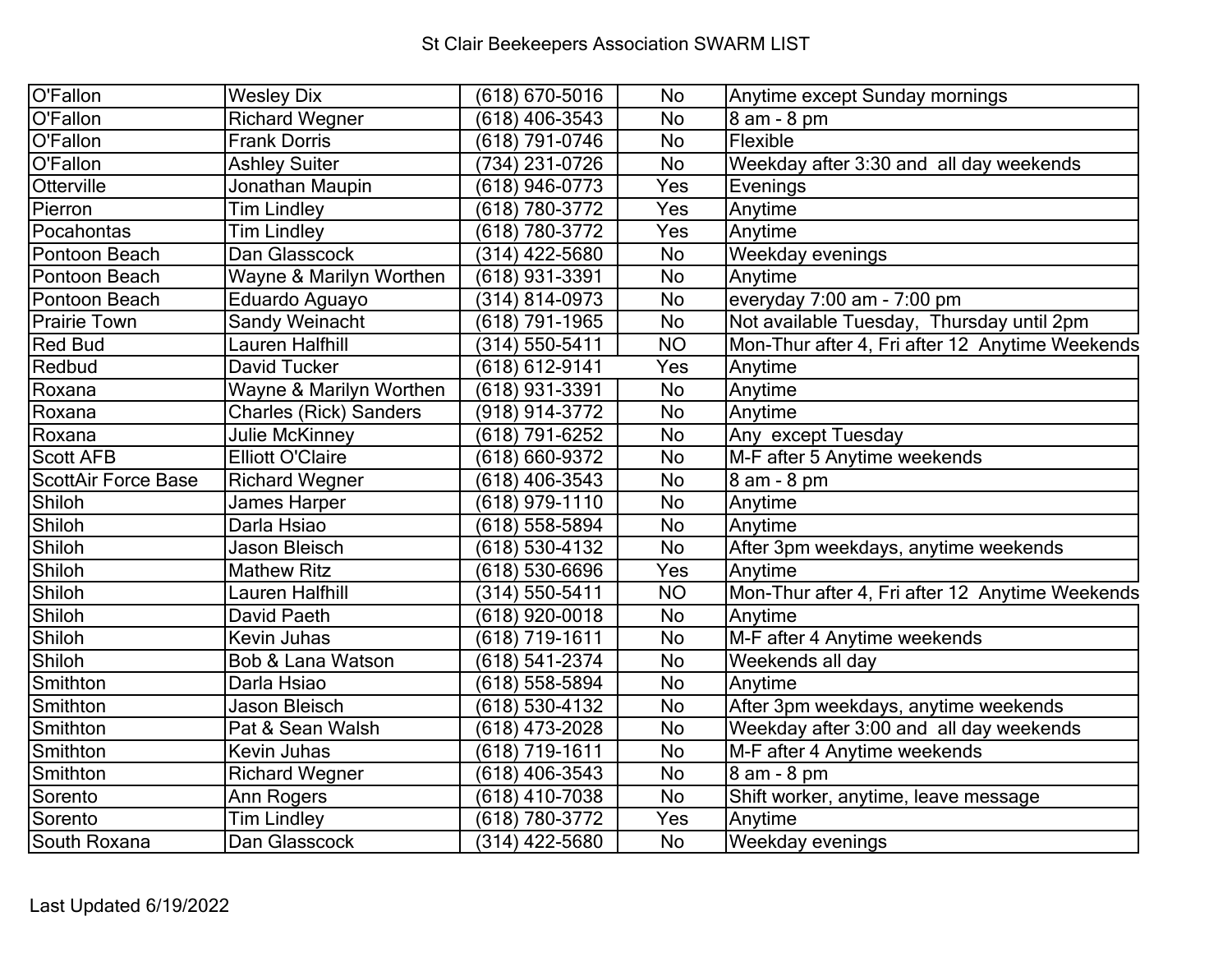| St Clair Cnty | <b>Christopher Hay</b> | (618) 971-2166     | Yes       | Flexible                                        |
|---------------|------------------------|--------------------|-----------|-------------------------------------------------|
| St Jacob      | <b>Bob Smejkal</b>     | (618) 593-7998     | <b>No</b> | Anytime                                         |
| St Jacob      | Dale Woolard           | $(618) 531 - 8610$ | <b>No</b> | Anytime                                         |
| St Jacob      | Sandy Weinacht         | (618) 791-1965     | <b>No</b> | Not available Tuesday, Thursday until 2pm       |
| St Louis, Mo  | Johnny Murdock         | (314) 714-1747     | No        | 24/7                                            |
| St Louis, MO  | <b>Tad Droste</b>      | (217) 556-8007     | Yes       | Varies                                          |
| St Louis, MO  | Sam Droste             | (217) 473-1093     | Yes       | Varies                                          |
| St. Libory    | <b>Tim Schartung</b>   | (618) 567-4534     | Yes       | Any day                                         |
| Stauton       | Michael Lovsey         | (618) 781-3441     | <b>NO</b> | 8-1:30 M-F Anytime Weekends                     |
| Swansea       | Dale Woolard           | (618) 531-8610     | <b>No</b> | Anytime                                         |
| Swansea       | Margaret Hoffmann      | (618) 978-1757     | <b>No</b> | Anytime                                         |
| Swansea       | Darla Hsiao            | (618) 558-5894     | <b>No</b> | Anytime                                         |
| Swansea       | Jason Bleisch          | (618) 530-4132     | <b>No</b> | After 3pm weekdays, anytime weekends            |
| Swansea       | Lauren Halfhill        | (314) 550-5411     | <b>NO</b> | Mon-Thur after 4, Fri after 12 Anytime Weekends |
| Swansea       | Kevin Juhas            | (618) 719-1611     | <b>No</b> | M-F after 4 Anytime weekends                    |
| Swansea       | <b>Tim Schartung</b>   | (618) 567-4534     | Yes       | Any day                                         |
| Swansea       | Bob & Lana Watson      | (618) 541-2374     | <b>No</b> | Weekends all day                                |
| Swansea       | <b>Ashley Suiter</b>   | (734) 231-0726     | <b>No</b> | Weekday after 3:30 and all day weekends         |
| <b>Troy</b>   | <b>Tom Mell</b>        | (618) 344-4316     | <b>No</b> | Anytime                                         |
| Troy          | Dale Woolard           | (618) 531-8610     | <b>No</b> | Anytime                                         |
| <b>Troy</b>   | <b>Bob Smejkal</b>     | (618) 593-7998     | No        | Anytime                                         |
| Troy          | <b>Ashley Suiter</b>   | (734) 231-0726     | <b>No</b> | Weekday after 3:30 and all day weekends         |
| Troy          | Sandy Weinacht         | (618) 791-1965     | <b>No</b> | Not available Tuesday, Thursday until 2pm       |
| Troy          | Marc Mayhew            | (618) 604-5448     | Yes       | Flexible                                        |
| <b>Troy</b>   | Gwyn Marini            | (717) 580-6650     | <b>No</b> | Anytime time flexible                           |
| Valmeyer      | Lauren Halfhill        | (314) 550-5411     | <b>NO</b> | Mon-Thur after 4, Fri after 12 Anytime Weekends |
| Valmeyer      | David Tucker           | (618) 612-9141     | Yes       | Anytime                                         |
| Venice        | Julie McKinney         | (618) 791-6252     | <b>No</b> | Any except Tuesday                              |
| Walshville    | <b>Tim Lindley</b>     | (618) 780-3772     | Yes       | Anytime                                         |
| Waterloo      | Marvin Hahn            | (618) 340-5411     | Yes       | Anytime                                         |
| Waterloo      | David Tucker           | (618) 612-9141     | Yes       | Anytime                                         |
| Waterloo      | Pat & Sean Walsh       | (618) 473-2028     | No        | Weekday after 3:00 and all day weekends         |
| Waterloo      | Lauren Halfhill        | (314) 550-5411     | <b>NO</b> | Mon-Thur after 4, Fri after 12 Anytime Weekends |
| Waterloo      | Eduardo Aguayo         | (314) 814-0973     | <b>No</b> | everyday 7:00 am - 7:00 pm                      |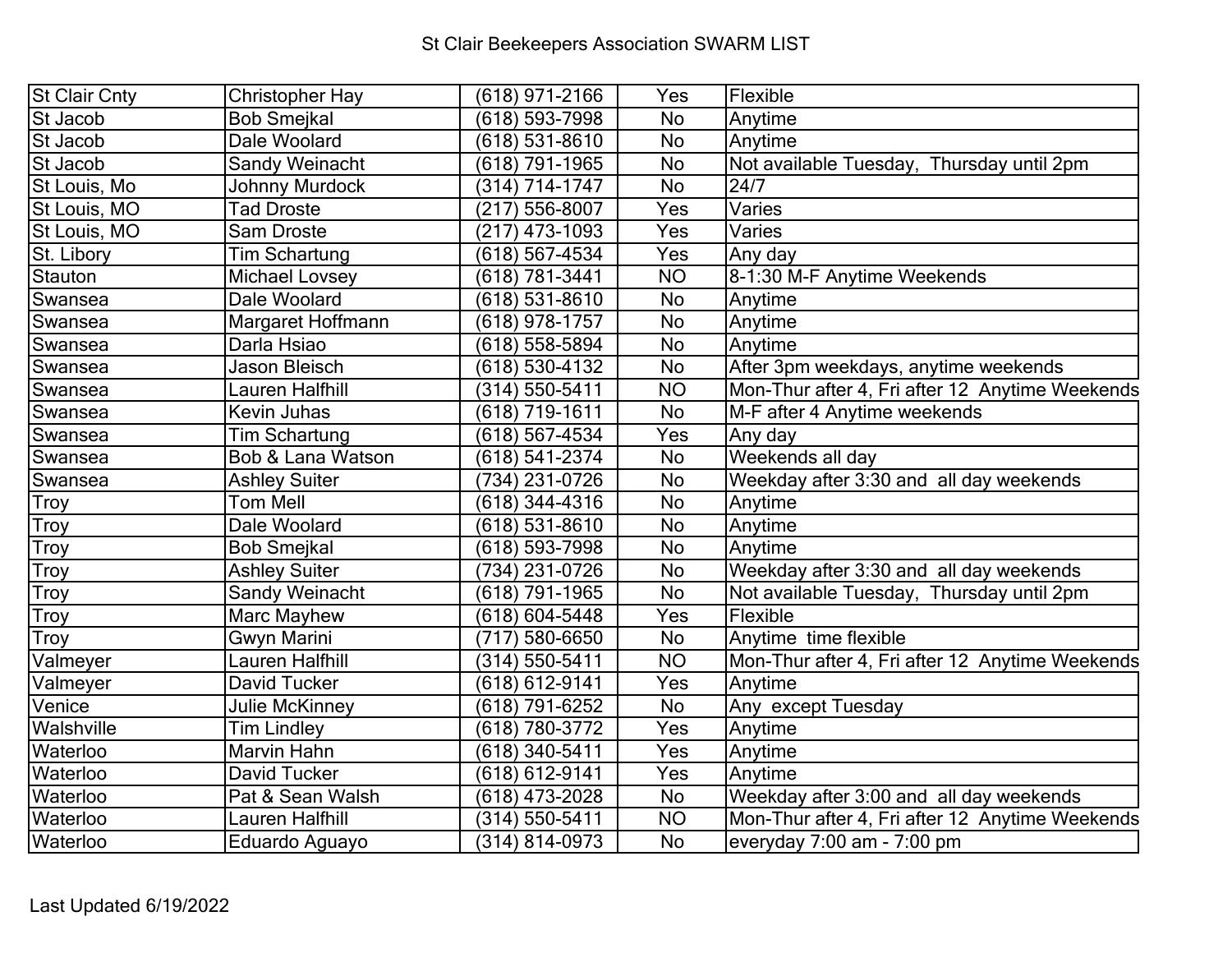| <b>Waterloo</b>   | Ben Dori                      | (618) 719-6856 | Yes       | Weekday evenings and all day weekends     |
|-------------------|-------------------------------|----------------|-----------|-------------------------------------------|
| <b>Waterloo</b>   | <b>Tim Schartung</b>          | (618) 567-4534 | Yes       | Any day                                   |
| <b>West Alton</b> | <b>Tad Droste</b>             | (217) 556-8007 | Yes       | Varies                                    |
| <b>West Alton</b> | Sam Droste                    | (217) 473-1093 | Yes       | Varies                                    |
| <b>White Hall</b> | Tad Droste                    | (217) 556-8007 | Yes       | Varies                                    |
| White Hall        | Sam Droste                    | (217) 473-1093 | Yes       | Varies                                    |
| Williamson        | Ann Rogers                    | (618) 410-7038 | No        | Shift worker, anytime, leave message      |
| Wood River        | Wayne & Marilyn Worthen       | (618) 931-3391 | No        | Anytime                                   |
| Wood River        | <b>Charity Davis-Woodard</b>  | (618) 971-5561 | No        | Anytime                                   |
| <b>Wood River</b> | <b>Charlie Wright</b>         | (618) 363-1584 | Yes       | Anytime                                   |
| <b>Wood River</b> | <b>Charles (Rick) Sanders</b> | (918) 914-3772 | No        | Anytime                                   |
| Wood River        | Ann Rogers                    | (618) 410-7038 | No        | Shift worker, anytime, leave message      |
| Wood River        | Joe Baker                     | (636) 221-4597 | <b>NO</b> | after 4pm weekdays, anytime weekends      |
| Wood River        | <b>Frank Dorris</b>           | (618) 791-0746 | No        | Flexible                                  |
| Wood River        | Julie McKinney                | (618) 791-6252 | No        | Any except Tuesday                        |
| <b>Wood River</b> | Gwyn Marini                   | (717) 580-6650 | No        | Anytime time flexible                     |
| Worden            | <b>Sandy Weinacht</b>         | (618) 791-1965 | No        | Not available Tuesday, Thursday until 2pm |
| Worden            | <b>Charles (Rick) Sanders</b> | (918) 914-3772 | No        | Anytime                                   |
| <b>Worden</b>     | Michael Lovsey                | (618) 781-3441 | <b>NO</b> | 8-1:30 M-F Anytime Weekends               |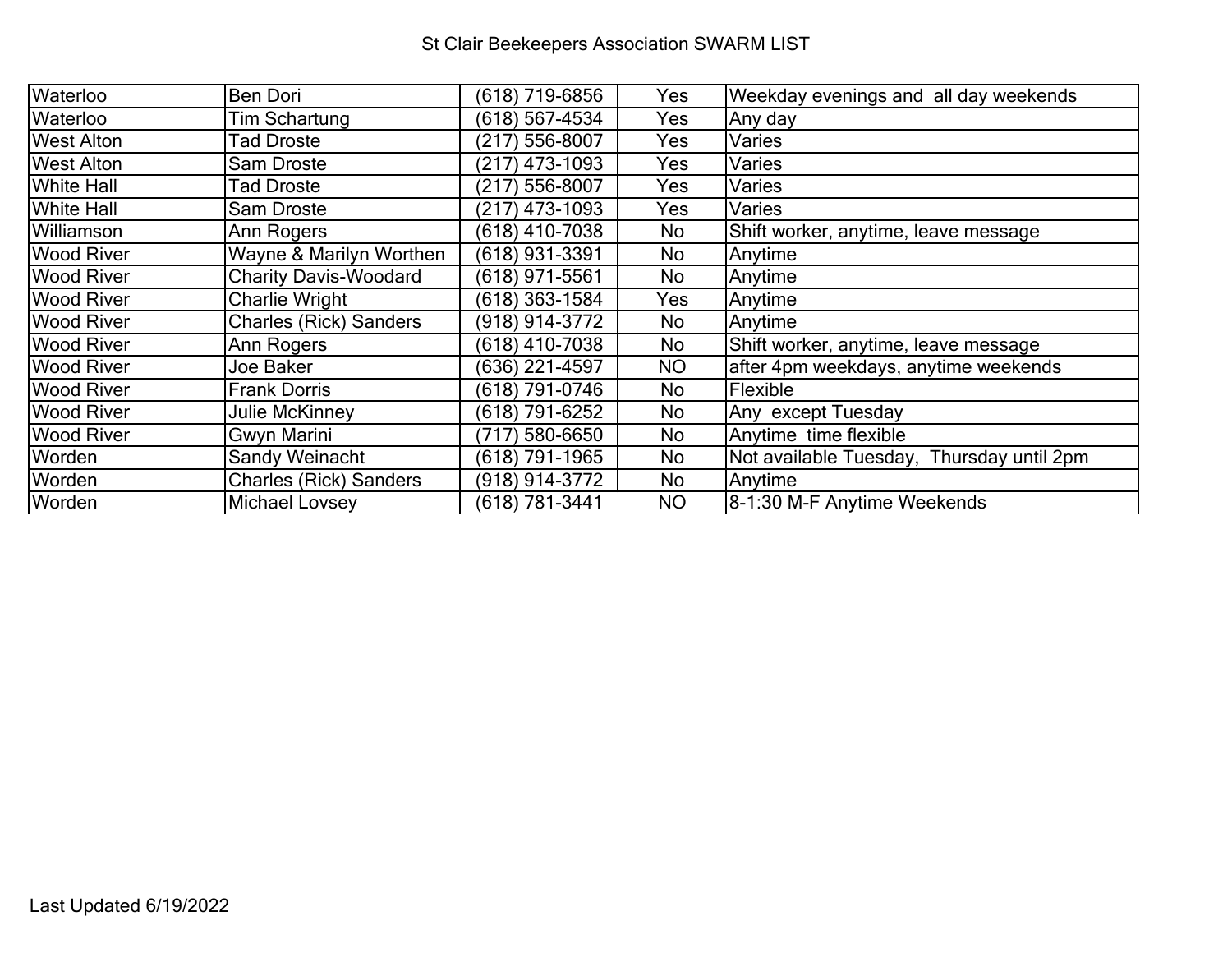St Clair Beekeepers Association SWARM LIST

|     | 772 im<br>y                         |                      |
|-----|-------------------------------------|----------------------|
|     | $560$  il<br>$\mathbf t$            | Alton                |
|     | $\overline{977}$ im<br>n            | Alton                |
| ad  | 007<br>e                            |                      |
|     | $\overline{093}$ am<br>e            |                      |
| at  | 389                                 |                      |
| ha  | 561<br>$\mathsf{d}$                 |                      |
|     | $\overline{772}$ ha<br>s            |                      |
| oe  | 597<br>r                            |                      |
|     | $252$ ul<br>y                       |                      |
|     | $372$ II<br>$\ddot{e}$              |                      |
|     | $894$ ar                            | Belleville o         |
| as  | 132                                 | <b>Bellevillle</b> h |
|     | $610$ al<br>$\overline{\mathsf{d}}$ | Fairview             |
| om  | 316                                 | <b>Troy</b>          |
| lat | 696<br>Z                            |                      |
| au  | $\overline{411}$                    |                      |
| en  | 856<br>i                            |                      |
| ev  | 611<br>s                            |                      |
|     | $\overline{543}$ ic<br>r            |                      |
|     | $\overline{956}$ ic<br>S            |                      |
|     | $\overline{534}$ im<br>g            |                      |
| ob  | $\overline{374}$<br>n               |                      |
| lan | $\overline{965}$<br>t               |                      |
| ha  | 561<br>$\overline{\mathsf{d}}$      |                      |
|     | $\overline{772}$  ha<br>S           |                      |
|     | $\overline{t}$<br>$560$  il         |                      |
| oe  | 597<br>r                            |                      |
|     | 650 wy<br>ī                         |                      |
| ad  | 007<br>e                            |                      |
|     | $\overline{093}$ am<br>e            |                      |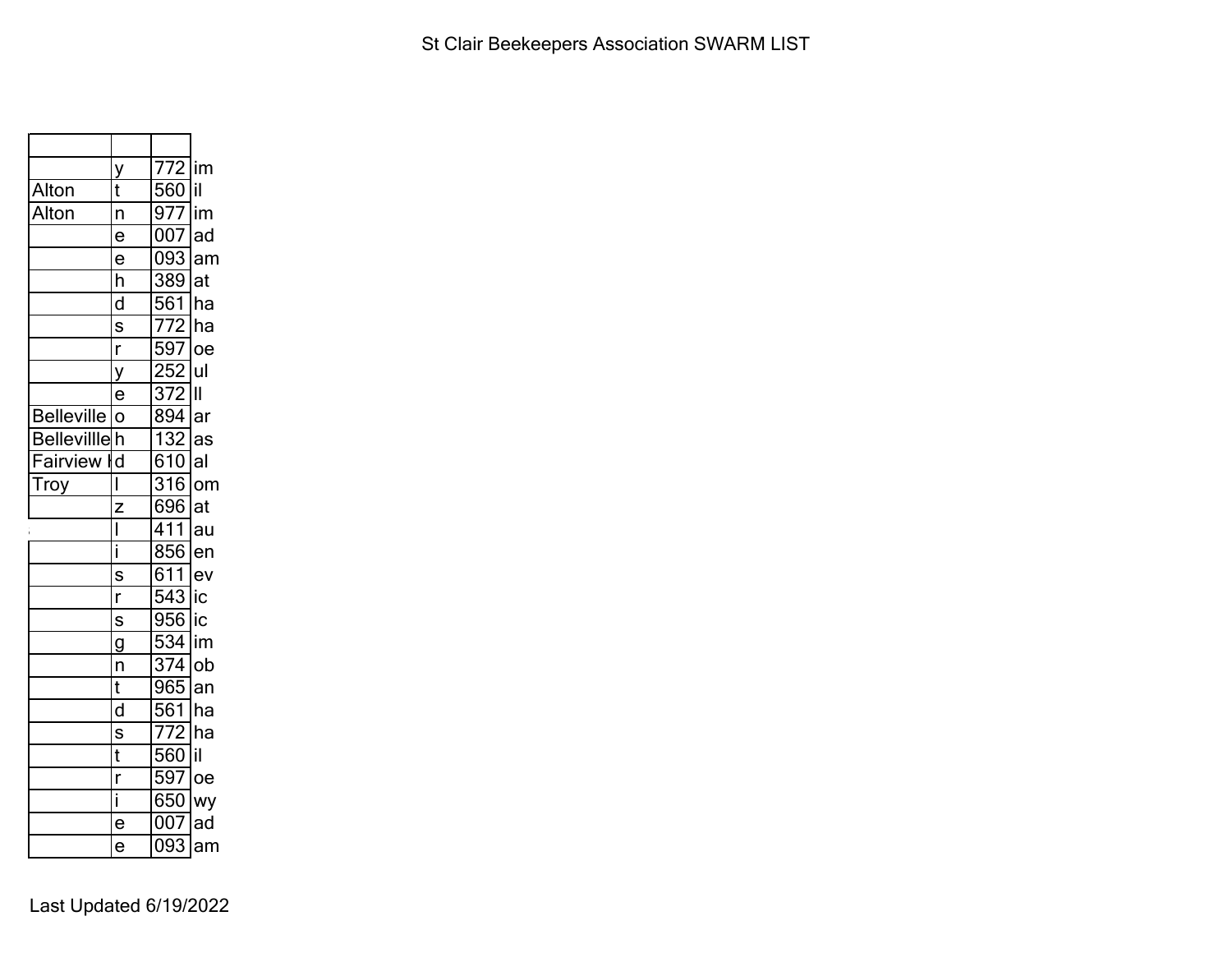|                          | i              | 650 wy               |              |
|--------------------------|----------------|----------------------|--------------|
|                          | d              | $\overline{561}$ ha  |              |
|                          | S              | $\overline{772}$  ha |              |
|                          | i.             | $650$ wy             |              |
|                          | S              | $\overline{746}$     | ra           |
|                          | $\overline{O}$ | $\overline{894}$     | ar           |
|                          |                | 411                  | au           |
|                          | $\mathbf{o}$   | 973                  | du           |
|                          | $\sf s$        | 611                  | ev           |
| Carrolton <sup>e</sup>   |                | 007                  | ad           |
| Carrolton <sup>e</sup>   |                | 093                  | am           |
| <b>Caseyvillef</b>       |                | 861                  | SS           |
| Fairview I               | $\mathsf{d}$   | 610                  | al           |
|                          | W              | 448 ar               |              |
|                          | h              | 132                  | as           |
|                          | r              | $\overline{141}$     | av           |
|                          | $\mathsf{x}$   | $\overline{016}$     | es           |
|                          | $\mathbf t$    | $584$ ha             |              |
|                          | r              | $\overline{543}$ ic  |              |
|                          | S              | $\overline{746}$ ra  |              |
|                          | y              | $\overline{772}$ im  |              |
|                          |                | 998                  | ob           |
|                          |                | 316                  | om           |
| <b>Collinsvill</b> w     |                | 448 ar               |              |
| Collinsvill <sub>x</sub> |                | 016                  | es           |
| Collinsvilla             |                | $809$ im             |              |
| Collinsville             |                | 372                  | $\mathbf{I}$ |
| Fairview I               | $\mathsf{d}$   | 610                  | al           |
|                          | k              | 680                  | an           |
|                          | $\mathbf t$    | 965                  | an           |
|                          | $\overline{h}$ | $\overline{132}$     | as           |
|                          | Z              | 696                  | at           |
|                          | h              | $018$ av             |              |
|                          | r              | $\overline{141}$     | av           |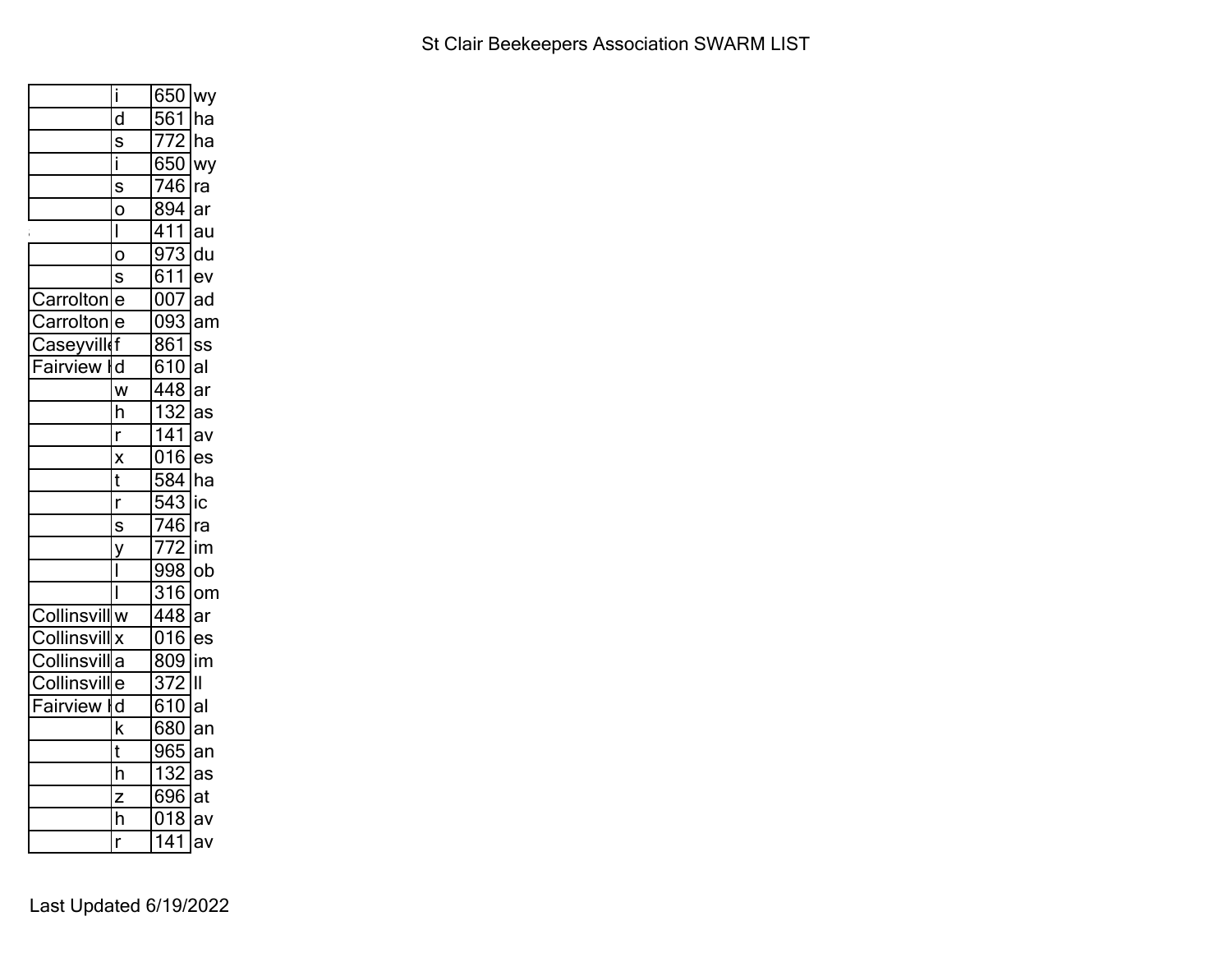| n                       |           | 391                 | ay                  |
|-------------------------|-----------|---------------------|---------------------|
| $\mathbf{o}$            |           | 973                 | du                  |
| $\mathsf{t}$            |           |                     | $\overline{584}$ ha |
| $\mathsf{n}$            |           | 374                 | ob                  |
| $\mathbf s$             |           | 746                 | ra                  |
| r                       |           | 726                 | sh                  |
| $\overline{\mathsf{f}}$ |           | 861                 | SS                  |
| y                       |           | 252                 | ul                  |
| i                       |           | 650                 | wy                  |
| $\mathbf{o}$            |           | 894                 | ar                  |
| r                       |           | 141                 | av                  |
| $\circ$                 |           | 973                 | du                  |
| i                       |           | 856                 | en                  |
| r                       |           | 597                 | oe                  |
| $\overline{d}$          | Dorsey    | 561                 | ha                  |
| $\overline{\mathsf{h}}$ | Dow       | 389                 | at                  |
| $\mathbf{o}$            |           | 894                 | ar                  |
| r                       |           | 141                 | av                  |
| $\mathbf{s}$            |           | 611                 | ev                  |
| S                       |           | 746                 | ra                  |
| $\overline{d}$          |           | 561                 | ha                  |
| t                       |           | 584                 | ha                  |
| $\mathbf{s}$            |           | 038                 | nn                  |
| ī                       |           | 650                 | wy                  |
| r                       |           | $\overline{543}$ ic |                     |
| I                       |           | 411                 | au                  |
|                         | Edwardsvr | 999                 | at                  |
|                         | Edwardsvs | 772                 | ha                  |
| d                       | Fairview  | 610                 | al                  |
| $\mathsf k$             |           | 680                 | an                  |
| t                       |           | 965                 | an                  |
| Z                       |           | 696                 | at                  |
| r                       |           | 141                 | av                  |
| n                       |           | 391                 | ay                  |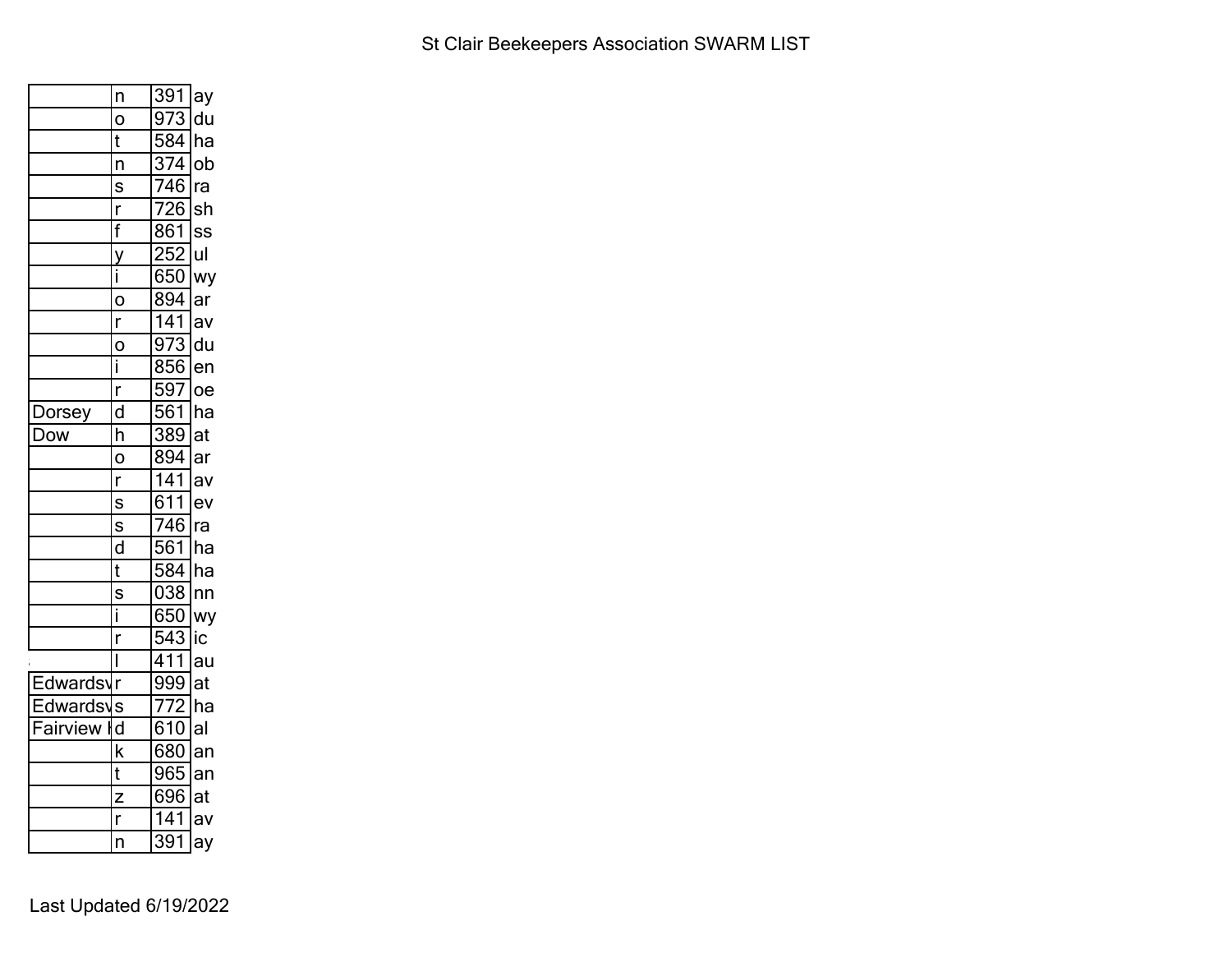|                            | $\mathbf 0$  | 973              | du |
|----------------------------|--------------|------------------|----|
|                            | X            | 016              | es |
|                            | d            | 561              | ha |
|                            | t            | 584              | ha |
|                            | a            | 809              | im |
|                            | S            | 038              | nn |
|                            | S            | 746              | ra |
|                            | r            | 726              | sh |
|                            | y            | 252              | ul |
|                            | i            | 650              | wy |
|                            | S            | 746              | ra |
| Fairview I                 | d            | 610              | al |
| Fairview                   | Z            | 696              | at |
|                            | h            | 132              | as |
|                            | X            | $\overline{016}$ | es |
|                            | S            | $\overline{61}1$ | ev |
|                            | r            | 543              | ic |
|                            | g            | 534              | im |
|                            | n            | 374              | ob |
|                            | S            | 746              | ra |
|                            | f            | 861              | SS |
|                            | g            | 534              | im |
|                            | i            | 650              | wy |
| Freeburg                   | S            | 956              | ic |
|                            | $\mathbf{o}$ | 894              | ar |
|                            | h            | 132              | as |
|                            | h            | 028              | at |
|                            | I            | 411              | au |
|                            | S            | 611              | ev |
|                            | r            | 543              | ic |
|                            | g            | 534              | im |
| Fairview Id                |              | 610              | al |
| $\overline{C}$ arl<br>Glen | k            | 680              | an |
| Glen Carlt                 |              | 965              | an |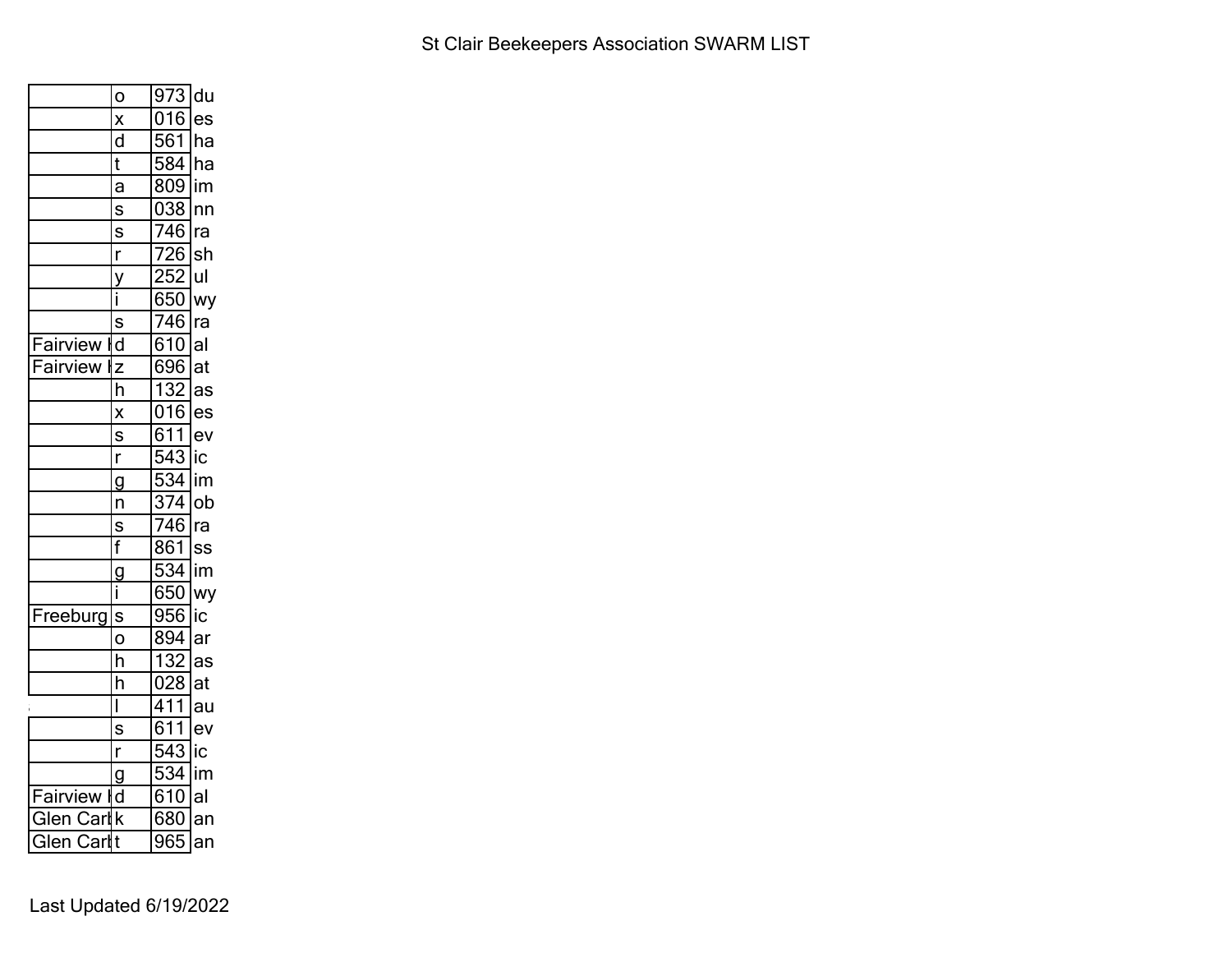| Glen Carl     |                         | $633$ ea         |    |
|---------------|-------------------------|------------------|----|
| Glen<br>Carlt |                         | 584              | ha |
| Glen Carli    |                         | 650              | wy |
| John Bindg    |                         | 681              | oh |
|               | r                       | 141              | av |
|               | n                       | 391              | ay |
|               | X                       | 016              | es |
|               | S                       | 772              | ha |
|               | S                       | $\overline{0}38$ | nn |
|               | r                       | 726              | sh |
|               | e                       | 007              | ad |
|               | е                       | 093              | am |
| Grafton       | n                       | $77\overline{3}$ | on |
| Granite C     | S                       | 746              | ra |
| Granite<br>(  | <u>y</u>                | 252              | ul |
|               | k                       | 680              | an |
|               | t                       | 965              | an |
|               | I                       | 411              | au |
|               | $\mathbf{o}$            | 973              | du |
|               | S                       | $\overline{772}$ | ha |
|               | е                       | 007              | ad |
|               | е                       | 093              | am |
| Greenville    | y                       | $\overline{772}$ | im |
|               | t                       | 965              | an |
|               | t                       | 584              | ha |
|               | S                       | 772              | ha |
|               | y                       | 441              | ic |
|               | S                       | 038              | nn |
|               | ī                       | 650              | wy |
|               | h                       | 028              | at |
|               | s                       | 772              | ha |
|               | y                       | 772              | im |
|               | $\overline{\mathbf{S}}$ | 038              | nn |
|               | $\overline{y}$          | $\overline{772}$ | im |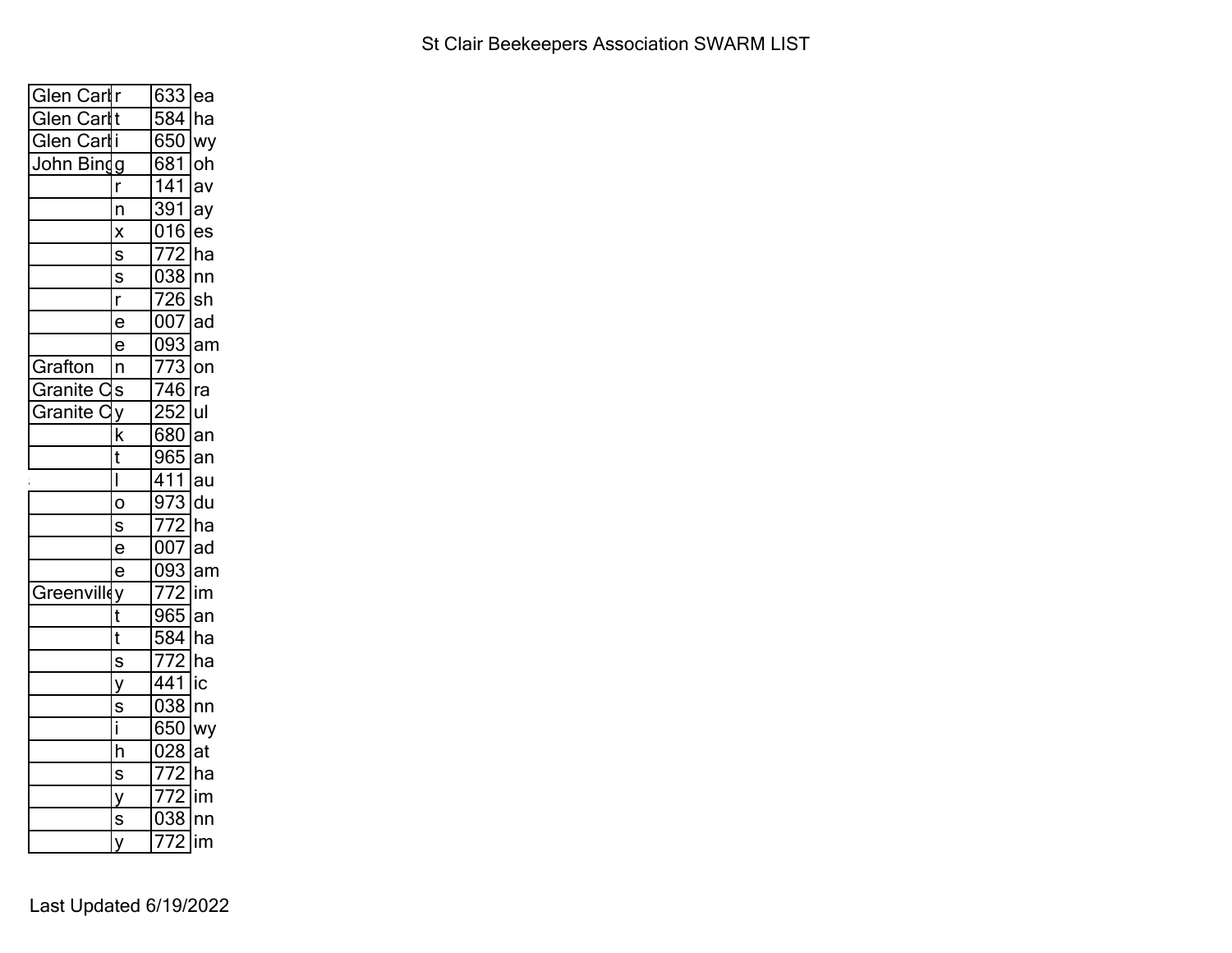|               | X | 016   es         |    |
|---------------|---|------------------|----|
| Imperial<br>Ŋ | n | 844              | am |
|               | y | 772              | im |
|               | h | 389              | at |
|               | e | 007              | ad |
|               | e | 093              | am |
|               | е | 007              | ad |
|               | e | 093              | am |
|               | е | $00\overline{7}$ | ad |
|               | e | 093              | am |
|               | y | 772              | im |
| Fairview      | d | 610              | al |
|               | O | 894              | ar |
|               | S | 038              | nn |
|               | y | 441              | ic |
|               | S | 038              | nn |
|               | S | 746              | ra |
|               | y | 252              | ul |
|               | r | 141              | av |
|               | t | 965              | an |
|               | S | 038              | nn |
|               | I | 998              | ob |
|               | Ī | 316              | om |
|               | k | 680              | an |
|               | t | 965              | an |
|               | W | 448              | ar |
|               | X | 016              | es |
|               | S | 772              | ha |
|               | a | 809              | im |
|               | S | 746              | ra |
|               | r | $\overline{726}$ | sh |
|               | ī | 650              | wy |
|               | е | 372              | II |
|               | I | $\overline{316}$ | om |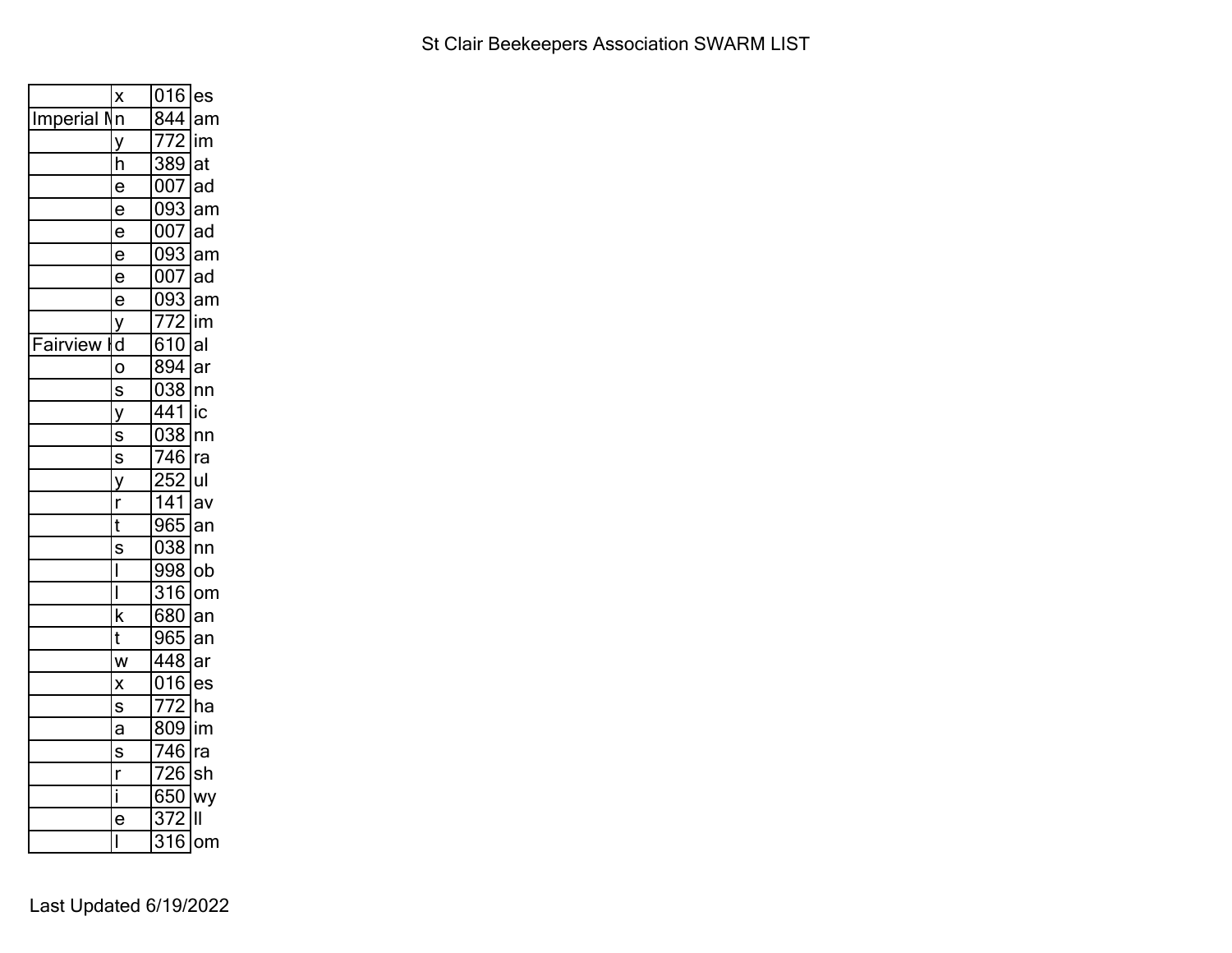| Fairview Id      |                         | $610$ al            |    |
|------------------|-------------------------|---------------------|----|
| Mascoutag        |                         | 534 lim             |    |
|                  | $\overline{O}$          | 894                 | ar |
|                  | $\mathsf{h}$            | 132                 | as |
|                  |                         | 411                 | au |
|                  | r                       | $543$  ic           |    |
|                  | y                       | 772                 | im |
| Millstadt        | h                       | 028                 | at |
| <b>Millstadt</b> | ī                       | 856                 | en |
| Millstadt        | $\mathbf{s}$            | 611                 | ev |
| Millstadt        | Ī                       | 020                 | ho |
| Millstadt        | r                       | 543                 | ic |
|                  | $\mathbf{o}$            | $894$ ar            |    |
|                  | $\mathsf{h}$            | 132                 | as |
|                  |                         | 411                 | au |
|                  | r                       | $\overline{141}$    | av |
| Mitchell         | n                       | 391                 | ay |
|                  | $\mathbf{o}$            | 894                 | ar |
|                  | g                       | $\overline{534}$ im |    |
|                  | $\overline{h}$          | 132                 | as |
|                  | $\overline{g}$          | 534 lim             |    |
|                  | e                       | 007                 | ad |
|                  | e                       | 093 am              |    |
| New Dou          | $\overline{\mathsf{d}}$ | 053                 | al |
|                  | S                       | 038                 | nn |
|                  | r                       | 141                 | av |
|                  | L                       | 998                 | ob |
| <b>Fairview</b>  | $\mathsf{d}$            | 610                 | al |
| O'Fallon         | $\mathsf{h}$            | 018                 | av |
| O'Fallon         | n                       | 374                 | ob |
|                  | r                       | 110                 | am |
|                  | $\mathsf{h}$            | 132                 | as |
|                  | Z                       | 696                 | at |
|                  | n                       | 151                 | er |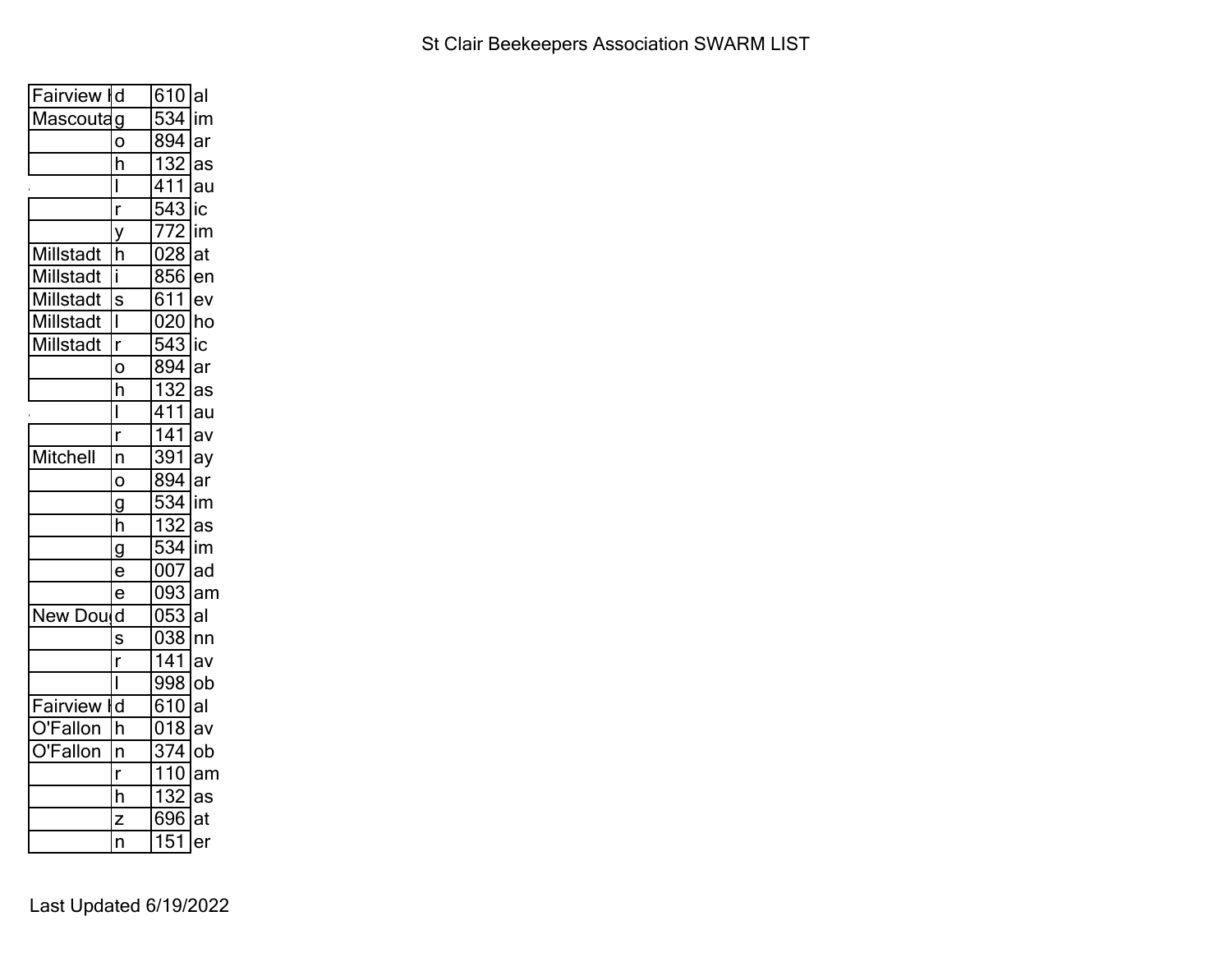|         | X            | $016$ es         |    |
|---------|--------------|------------------|----|
|         | r            | 543              | ic |
|         | S            | 746              | ra |
|         | r            | $\overline{726}$ | sh |
|         | n            | $77\overline{3}$ | on |
|         | y            | $\frac{7}{2}$    | im |
|         | y            | $\overline{772}$ | im |
|         | k            | 680              | an |
|         | n            | 391              | ay |
|         | $\mathbf{o}$ | 973              | du |
|         | t            | 965              | an |
|         | I            | 411              | au |
|         | r            | $\overline{141}$ | av |
|         | n            | 391              | ay |
|         | S            | $\overline{772}$ | ha |
|         | y            | $\overline{252}$ | ul |
|         | е            | 372              | II |
|         | r            | 543              | ic |
|         | r            | 110              | am |
|         | $\mathbf{o}$ | 894              | ar |
|         | h            | 132              | as |
|         | z            | 696              | at |
|         | I            | 411              | au |
|         | h            | $\overline{018}$ | av |
|         | S            | 611              | ev |
|         | n            | $\overline{374}$ | ob |
|         | $\mathbf{o}$ | 894              | ar |
|         | h            | 132              | as |
|         | h            | $\overline{028}$ | at |
|         | S            | 611              | ev |
|         | r            | 543              | ic |
| Sorento | S            | 038              | nn |
|         | y            | 72<br>7          | im |
|         | $\mathsf k$  | 680              | an |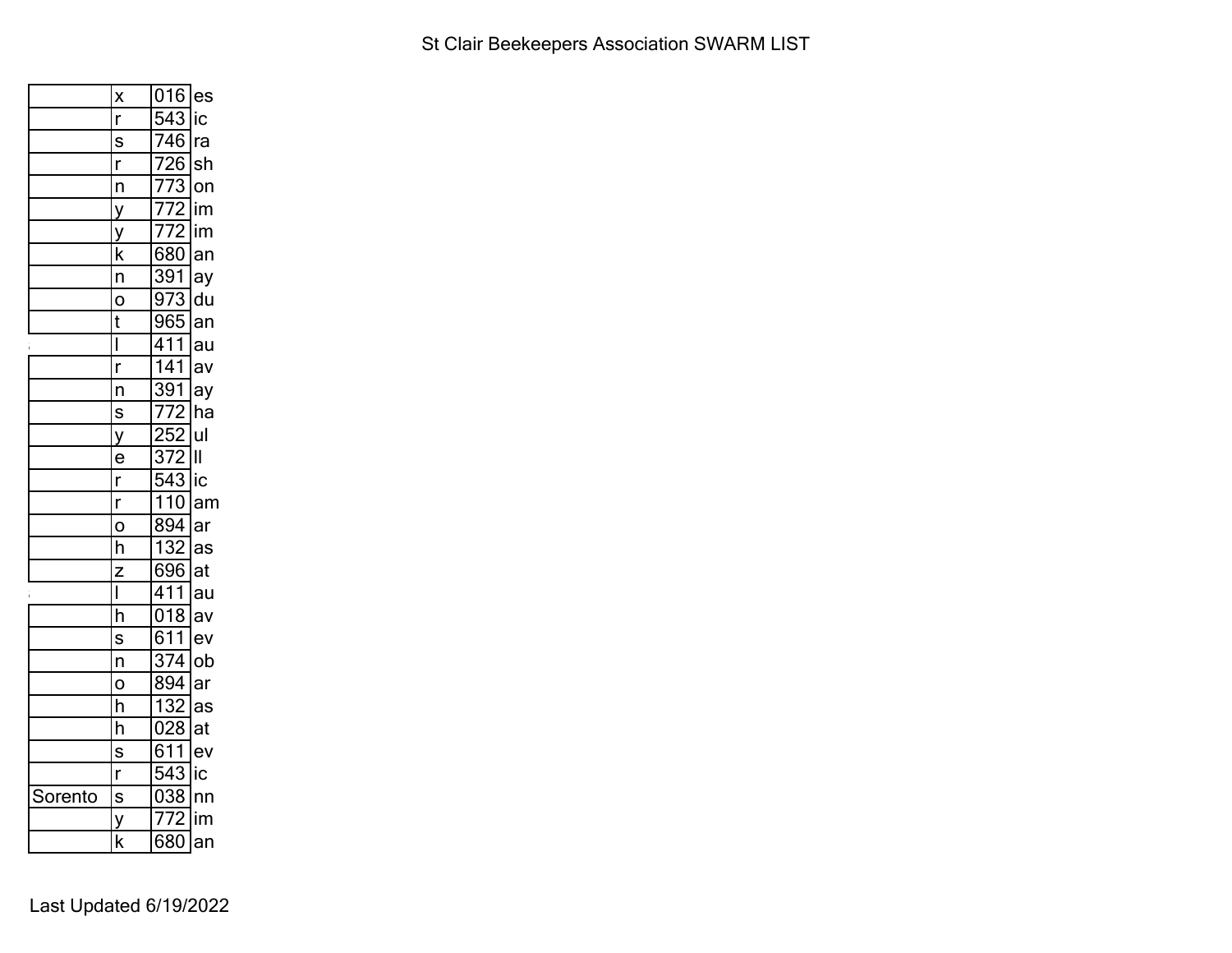|                | ٧              | $166$ hr             |    |
|----------------|----------------|----------------------|----|
|                |                | 998                  | ob |
| Fairview I     | d              | $610$ al             |    |
|                | $\mathbf t$    | 965 an               |    |
| St Louis,      | $\mathsf k$    | 747                  | oh |
|                | e              | 007                  | ad |
|                | e              | 093 am               |    |
|                | g              | $\overline{534}$ lim |    |
| <b>Stauton</b> | y              | $\overline{441}$ ic  |    |
| Fairview I     | d              | 610                  | al |
| Swansea n      |                | $\overline{757}$     | ar |
|                | $\mathbf{o}$   | $894$ ar             |    |
|                | h              | $132$ as             |    |
|                | I              | 411                  | au |
|                | S              | 611                  | ev |
|                | g              | $534$ im             |    |
|                | n              | 374                  | ob |
|                | r              | $\overline{726}$ sh  |    |
|                |                | 316                  | om |
| Fairview       | d              | 610                  | al |
| Troy           | I              | 998                  | ob |
| Troy           | r              | 726 sh               |    |
|                | $\mathsf{t}$   | $965$ an             |    |
|                | W              | 448                  | ar |
|                | i              | $650$ wy             |    |
|                |                | 411                  | au |
|                | r              | 141                  | av |
|                | v              | 252                  | ul |
|                | y              | $\overline{772}$ lim |    |
| Waterloo n     |                | 411                  | ar |
| Waterloo       | $\mathsf{r}$   | 141                  | av |
|                | $\mathsf{h}$   | $028$ at             |    |
|                |                | 411                  | au |
|                | $\overline{O}$ | 973                  | du |